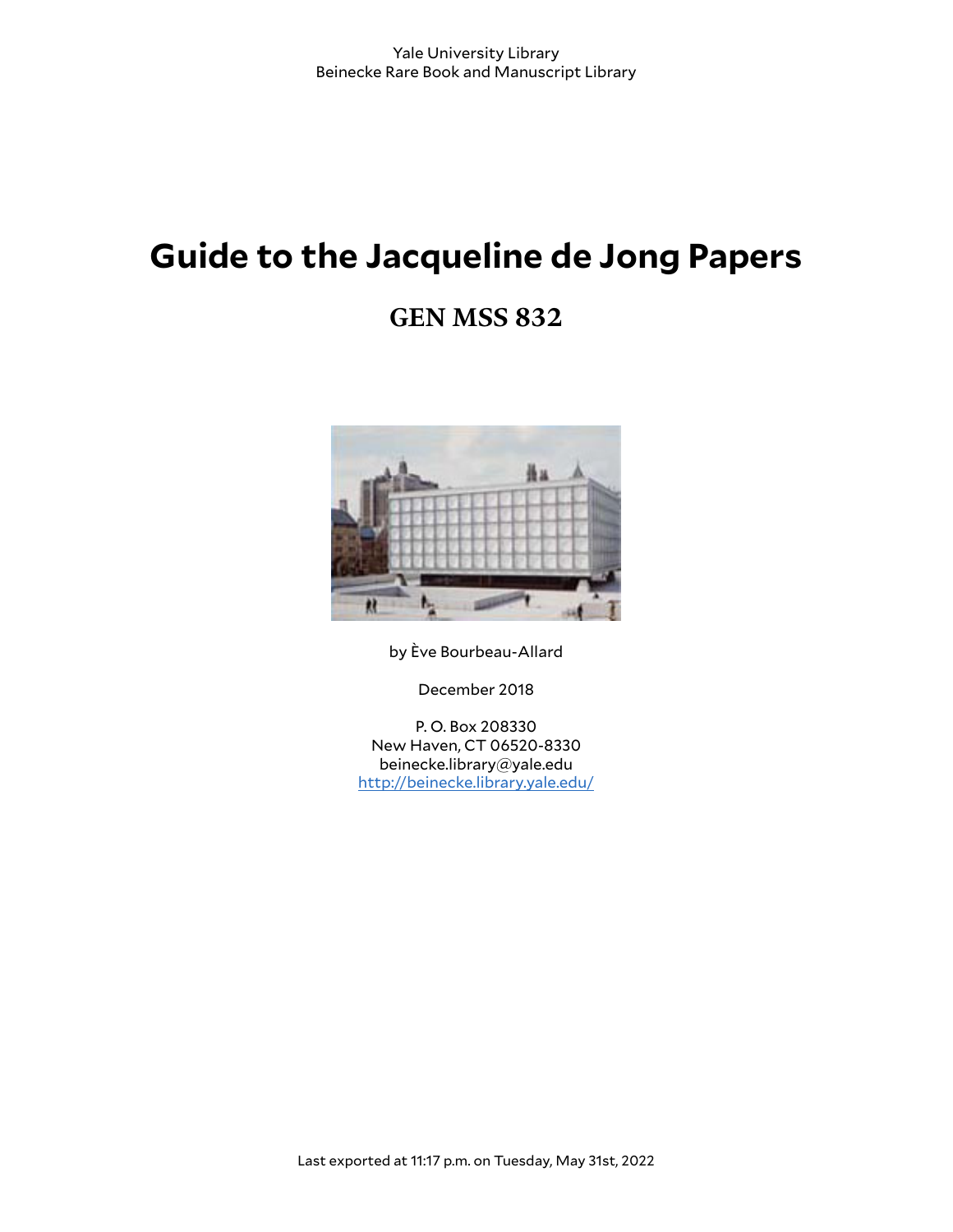# **Table of Contents**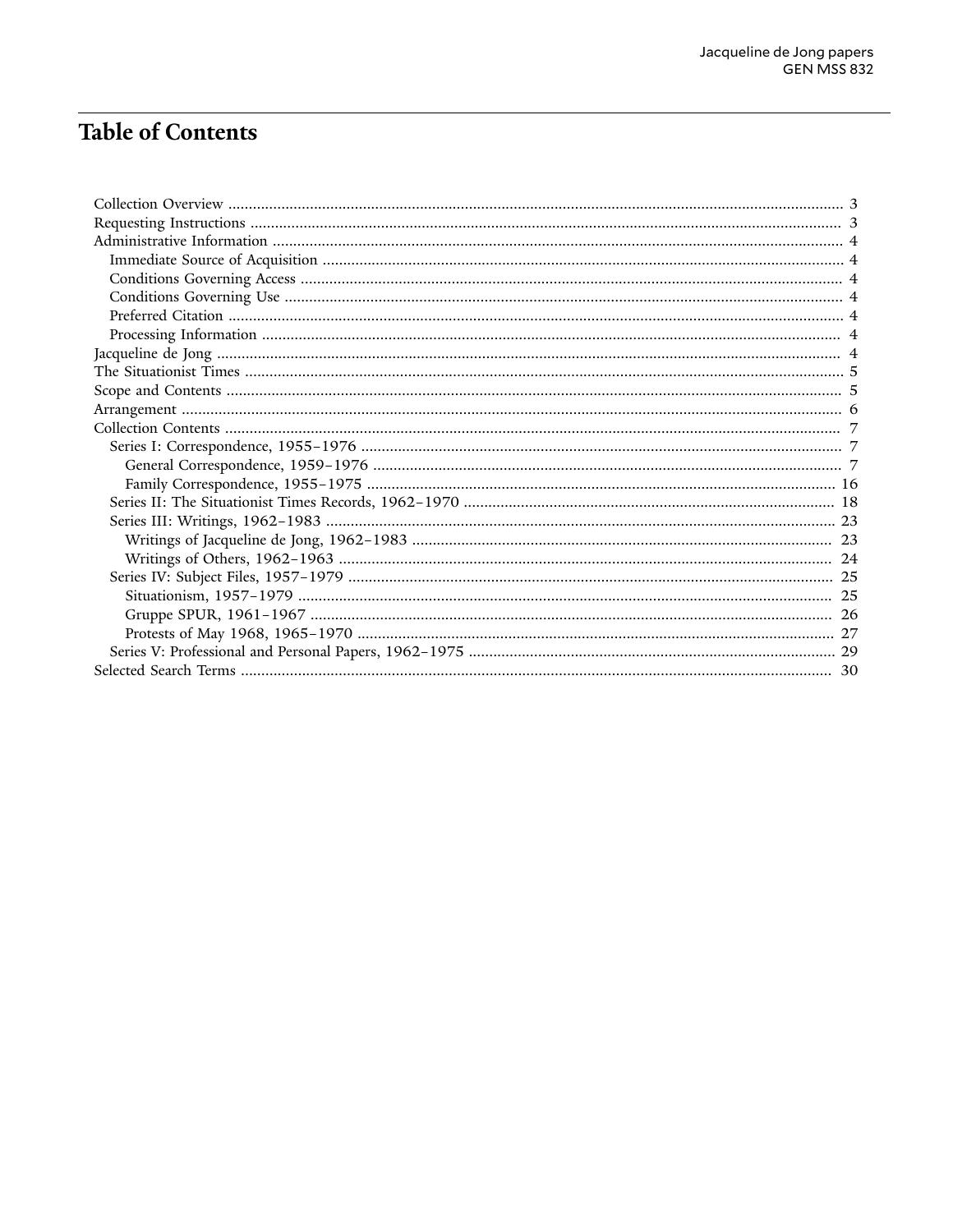## <span id="page-2-0"></span>**Collection Overview**

| <b>REPOSITORY:</b> Beinecke Rare Book and Manuscript Library |
|--------------------------------------------------------------|
| P.O. Box 208330                                              |
| New Haven, CT 06520-8330                                     |
| beinecke.library@yale.edu                                    |
| http://beinecke.library.yale.edu/                            |

**CALL NUMBER:** GEN MSS 832

- **CREATOR:** Jong, Jacqueline de, 1939-
	- **TITLE:** Jacqueline de Jong papers
	- **DATES:** 1955–1983
- **BULK DATES:** 1961–1969
- **PHYSICAL DESCRIPTION:** 16.68 linear feet (30 boxes) + 1 broadside
	- **LANGUAGE:** Chiefly in Dutch, English, French, and German, with some materials in Danish, Norwegian, and Italian.
	- **SUMMARY:** The collection consists of correspondence, writings, printed materials, subject files, photographs and other papers relating to the life and work of Jacqueline de Jong from 1955 to 1983, with the bulk of the materials dating from the 1960s. It offers rich documentation of the European avantgarde of the period thanks to de Jong's connections with the Internationale situationniste (I.S.), Gruppe SPUR, and the Danish situationists. In particular, the production of de Jong's magazine *The Situationist Times* is extensively documented through voluminous correspondence with co-editors, contributors, and publishers, as well as through production materials such as article submissions, original maquettes, and distribution lists.
	- **ONLINE FINDING AID:** To cite or bookmark this finding aid, please use the following link: [https://](https://hdl.handle.net/10079/fa/beinecke.dejong) [hdl.handle.net/10079/fa/beinecke.dejong](https://hdl.handle.net/10079/fa/beinecke.dejong)

### <span id="page-2-1"></span>**Requesting Instructions**

To request items from this collection for use in the Beinecke Library reading room, please use the request links in the HTML version of this finding aid, available at <https://hdl.handle.net/10079/fa/beinecke.dejong>.

To order reproductions from this collection, please send an email with the call number, box number(s), and folder number(s) to [beinecke.images@yale.edu.](mailto:beinecke.images@yale.edu)

Key to the container abbreviations used in the PDF finding aid:

b. box

f. folder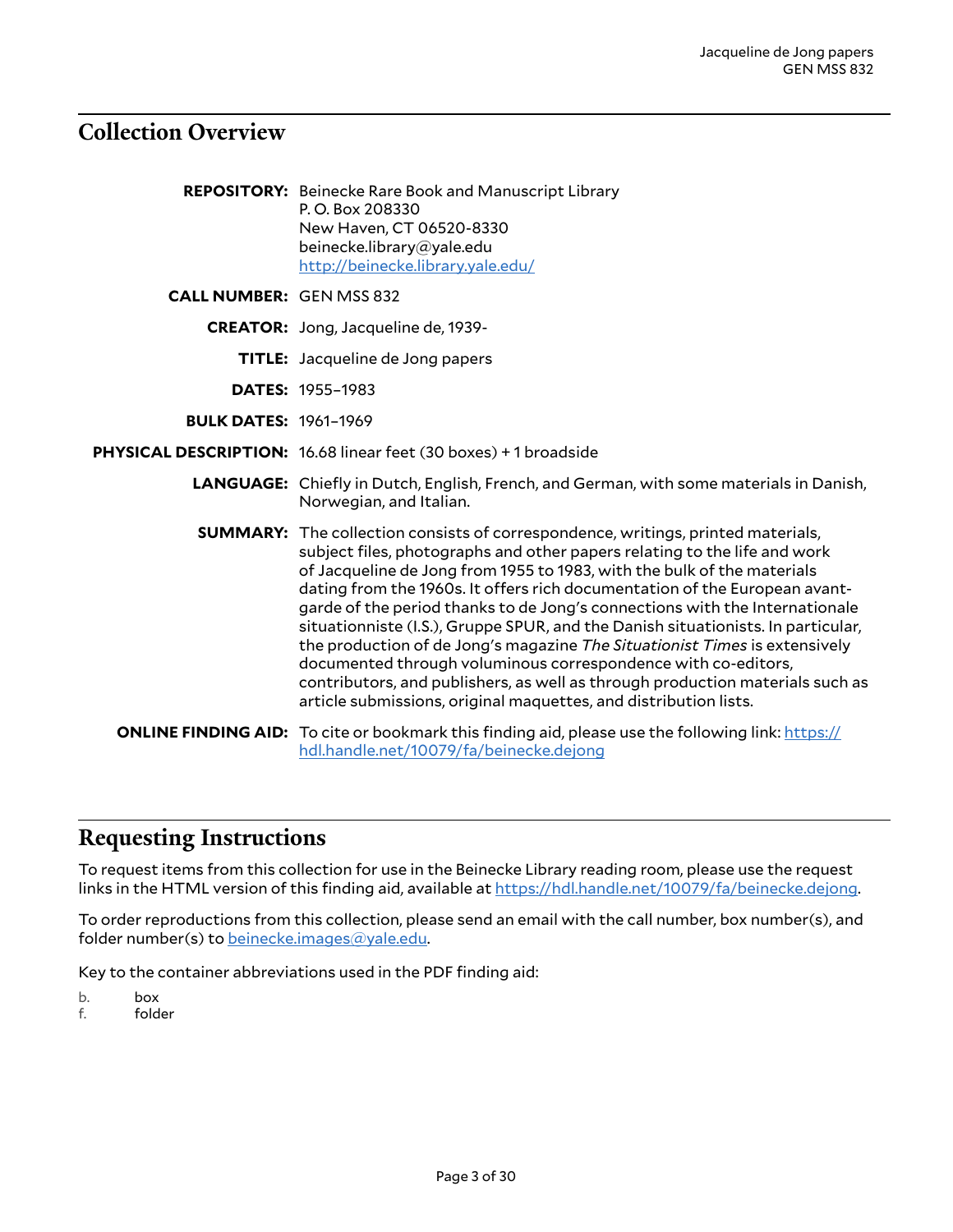# <span id="page-3-0"></span>**Administrative Information**

# <span id="page-3-1"></span>**Immediate Source of Acquisition**

Purchased from Jacqueline de Jong on the Edith and Richard French Fund and the Frederick W. Hilles Fund, 2011-2013.

# <span id="page-3-2"></span>**Conditions Governing Access**

This collection is open for research.

Box 31: Restricted fragile material. Reference surrogates have been substituted in the main files. For further information consult the appropriate curator.

# <span id="page-3-3"></span>**Conditions Governing Use**

The Jacqueline de Jong Papers is the physical property of the Beinecke Rare Book and Manuscript Library, Yale University. Literary rights, including copyright, belong to the authors or their legal heirs and assigns. For further information, consult the appropriate curator.

# <span id="page-3-4"></span>**Preferred Citation**

Jacqueline de Jong Papers. General Collection, Beinecke Rare Book and Manuscript Library, Yale University.

# <span id="page-3-5"></span>**Processing Information**

Collections are processed to a variety of levels, depending on the work necessary to make them usable, their perceived research value, the availability of staff, competing priorities, and whether or not further accruals are expected. The library attempts to provide a basic level of preservation and access for all collections as they are acquired, and does more extensive processing of higher priority collections as time and resources permit.

This collection received a basic level of processing, including rehousing, minimal organization, and boxlevel description in 2013. Fuller processing, including arrangement work and more granular description, was provided in 2018.

Folder titles appearing in the contents list below are often based on those provided by the creator or previous custodian. Titles in quotation marks are transcriptions of original labels appearing on topical files. Otherwise, folder titles are supplied by staff during initial processing. Materials that have been physically separated from original groupings for preservation reasons are listed below their related files in non-sequential container order.

These materials have been arranged and described according to national and local standards. For more information, please refer to the Beinecke Manuscript Unit Processing Manual.

# <span id="page-3-6"></span>**Jacqueline de Jong**

Jacqueline de Jong (1939-), is a Dutch artist. She was associated with the social, political, and artistic movements Internationale situationniste and Gruppe SPUR during the 1960s, and served as editor of *The Situationist Times* from 1962 to 1967.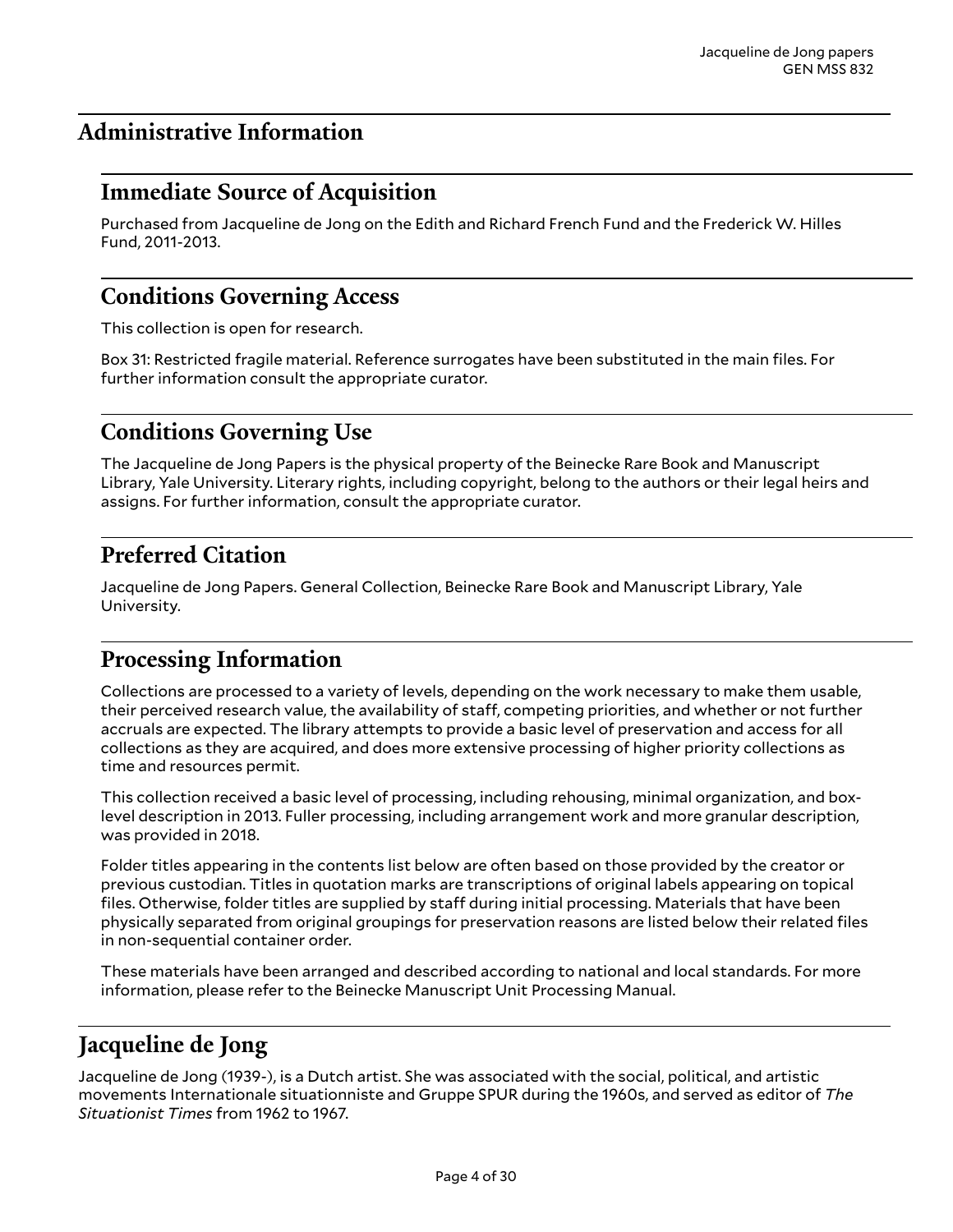De Jong was born in 1939 in Hengelo, Netherlands, to art collectors Hans and Alice de Jong. De Jong and her mother found refuge in Switzerland during World War II, after which they returned to the Netherlands. In 1958, De Jong obtained a position at the Stedelijk Museum, a contemporary arts institution located in Amsterdam. Her parents' collecting and her experience at the museum exposed her to current artistic movements, including the Internationale situationniste (I.S.), recently formed by French intellectual Guy Debord and Danish artist Asger Jorn. Jorn had also been a founding member of the earlier avant-garde movements CoBrA (1948-1951) and International Movement for an Imaginist Bauhaus (1955-1957). De Jong and Jorn first met in 1958, and were romantic partners through the 1960s. De Jong herself joined the I.S. in 1960 and participated to the movement's fourth conference in London in September of that year. Though one of few women in the movement's inner circle, she assumed the leadership of its Dutch section.

De Jong's time in the I.S. proved short lived, as Debord dismissed her in 1962, but her engagement with situationism continued. Now residing in Paris, France, she founded the English-language magazine *The Situationist Times*, which she designed, edited, printed, and distributed from 1962 to 1967. With her first solo show and her participation in a Gruppe SPUR exhibition, the year 1962 also marked the beginnings of de Jong's professional art career. Through the 1960s, she exhibited paintings, sculptures, and drawings largely in the Netherlands, Denmark, and France. Involved in the politics of the day, de Jong participated in the May 1968 protests, and printed posters in support of the students on strike. In 1970, after the end of her relationship with Jorn, de Jong moved back to Amsterdam with gallerist Hans Brinkman to pursue her painting career.

# <span id="page-4-0"></span>**The Situationist Times**

*The Situationist Times* was a periodical in six issues published in Europe between 1962 and 1967 that blended situationist theory, political commentary, conceptual art, and avant-garde aesthetics.

The movement Internationale situationniste (I.S.) emerged out of the Internationale lettriste and the International Movement for an Imaginist Bauhaus in 1957, largely under the leadership of Guy Debord. The ideas of the group were embodied in the French-language journal *Internationale situationniste*, but did not have an English-language outlet. Disagreeing with Debord over the expulsion of the German Gruppe SPUR from the I.S. and over the role of visual arts in situationism, de Jong began publishing *The Situationist Times* shortly after he excluded her from the group.

Article contributions for the magazine came from practitioners of a range of disciplines active across Europe. With de Jong's original drawings, collages, and selections of photographic reproductions, the magazine's visual content reflected her artistic vision. The first issue, co-edited with French author Noël Arnaud, was released in May 1962 and focused heavily on Gruppe SPUR. De Jong, Arnaud, and Danish-Belgian artist Serge Vandercam co-edited the second issue, which was published in September 1962. The third issue, dated January 1963, was edited and published solely by de Jong, and printed in her home town of Hengelo, Netherlands. Articulated around the themes of knots, interlaces, and topology, it was the first in a thematic series. The subsequent issues were published and distributed by the Danish publishing company Rhodos. No. 4, released in October 1963, was the "labyrinths" issue, and no. 5, released in December 1964, was the "rings and chains" issue. Both were created in collaboration with English-born artist Gordon Fazakerley. Released in 1967, no. 6, the last published issue, exclusively contained original lithographs from 32 artists. De Jong planned a seventh issue on the theme of "wheels", but never completed it.

# <span id="page-4-1"></span>**Scope and Contents**

The collection consists of correspondence, writings, printed materials, subject files, photographs and other papers relating to the life and work of Jacqueline de Jong from 1955 to 1983, with the bulk of the materials dating from the 1960s. The production of de Jong's magazine *The Situationist Times* is extensively documented through voluminous correspondence with co-editors, contributors, and publishers, as well as through production materials such as article submissions, original maquettes and distribution lists.

The collection offers rich documentation of the European avant-garde of the period thanks to de Jong's connections with the Internationale situationniste (I.S.), Gruppe SPUR, and the Danish situationists.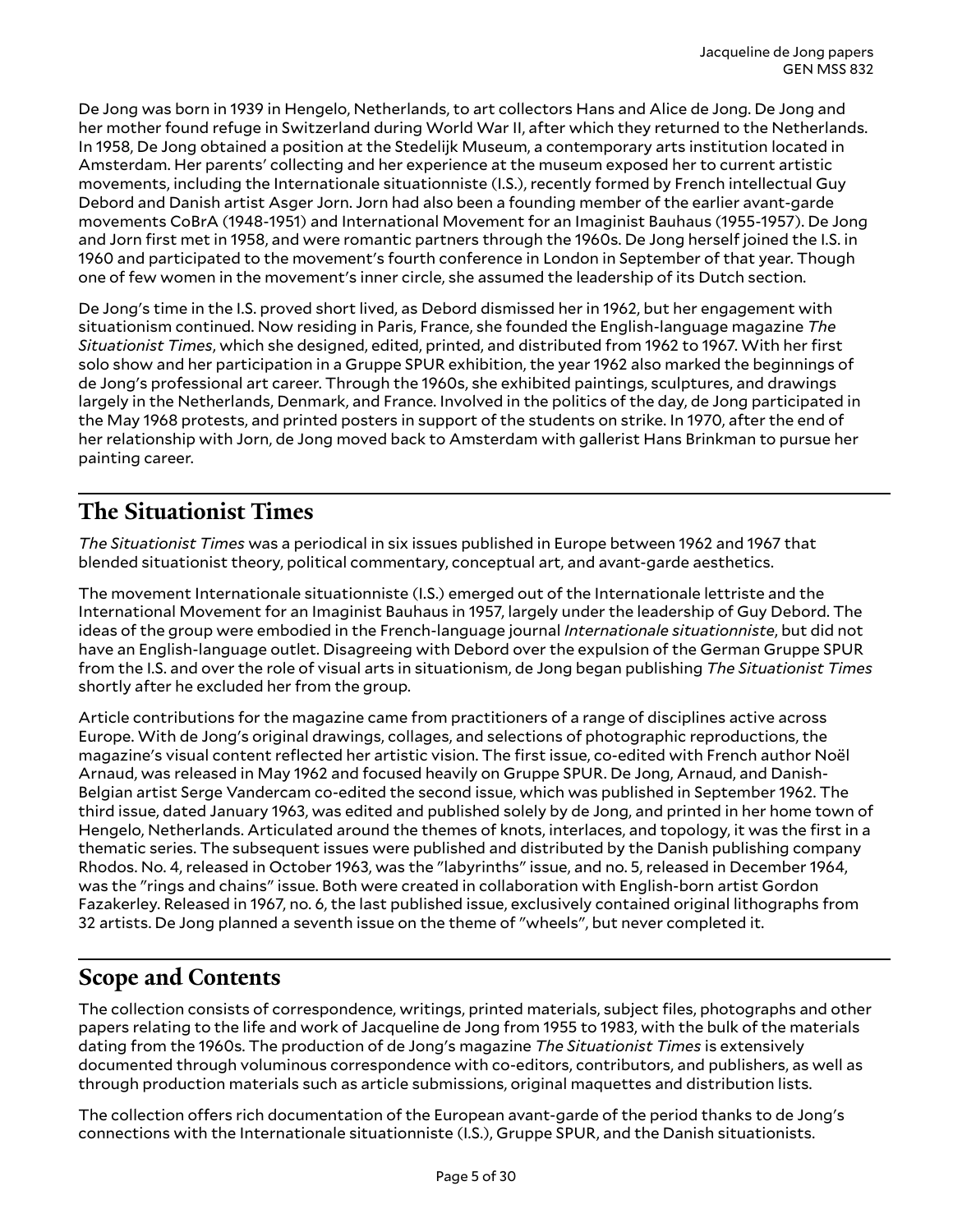Correspondents include the artists and writers Noël Arnaud, Guy Atkins, Pol Bury, Guy Debord, Gordon Fazakerley, Asger Jorn, Dieter Kunzelmann, Jørgen Nash, and H. P. (Hans-Peter) Zimmer. De Jong's subject files include tracts, manifestos, and periodicals issued by I.S. and Gruppe SPUR, as well as manuscript notes from the 1961 Göteberg Conference and materials relating to early situationist exhibitions. Original writings by Asger Jorn and Guy Atkins are also present.

The papers also include correspondence with gallery owners and original artists' books created by de Jong that offer some documentation of her early artistic career beyond her involvement with situationist groups.

### <span id="page-5-0"></span>**Arrangement**

Organized into five series: I. Correspondence, 1955-1976. II. The Situationist Times Records, 1962-1970. III. Writings, 1962-1983. IV. Subject Files, 1957-1979. V. Professional Papers and Personal Papers, 1962-1975.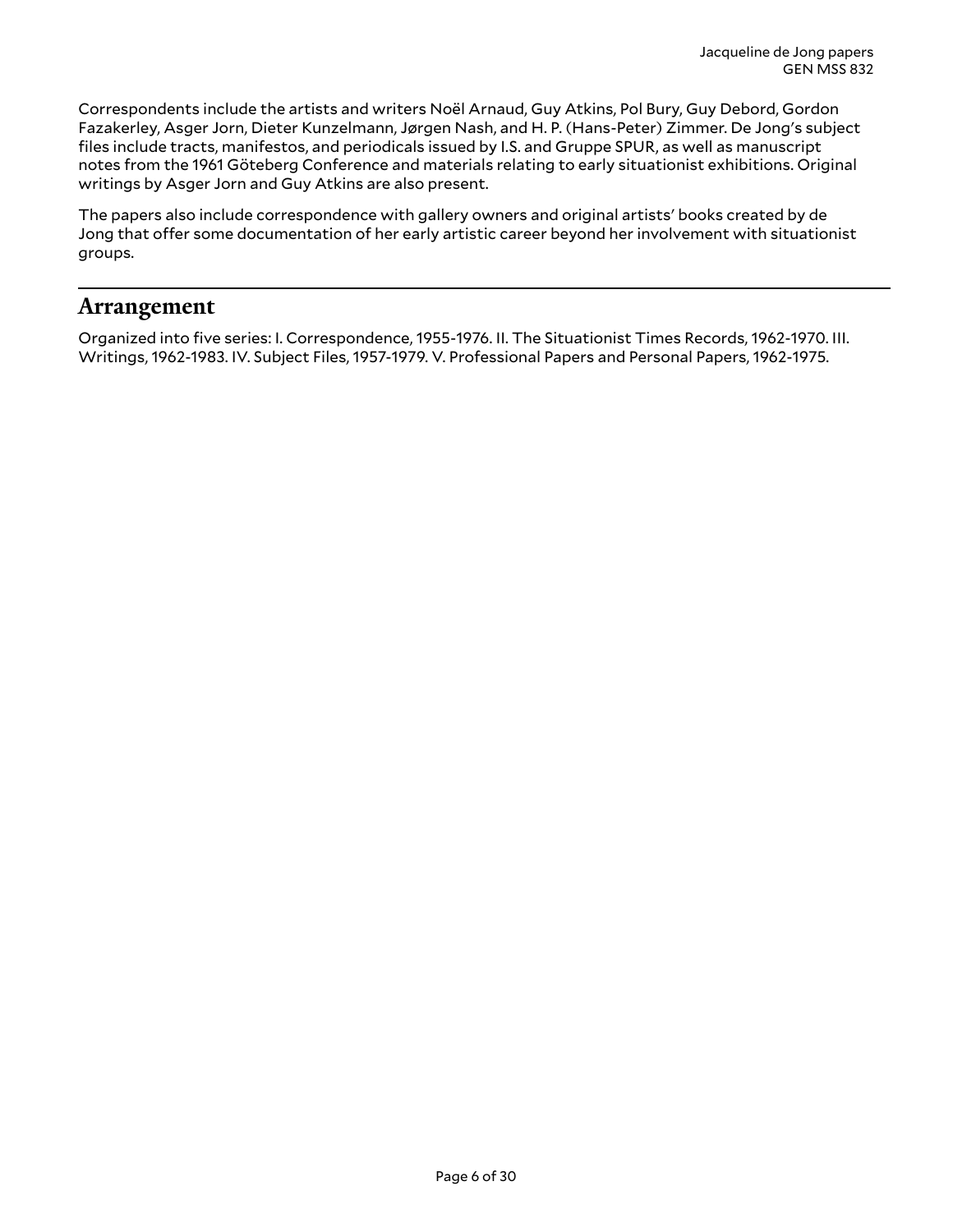1959–1976

# <span id="page-6-0"></span>**Collection Contents Series I: Correspondence, 1955–1976**

#### <span id="page-6-1"></span>*4.8 linear feet (12 boxes)*

Series I. Correspondence contains incoming and outgoing letters documenting de Jong's creative work and personal life from the late 1950s to the mid-1970s. De Jong's correspondence includes substantial discussions of the creation and distribution of *The Situationist Times* that complement the production materials found in Series II. The Situationist Times Records.

While incoming letters constitute the bulk of the correspondence, a substantial amount of outgoing letters, largely in the form of carbon copies and often without full identification of the addressees, is extant in the collection. Identifiable outgoing letters have been placed after incoming letters in named folders, and unidentified or partially-indentified letters are at the end of the each subseries.

Series I is organized into two subseries: General Correspondence, and Family Correspondence.

<span id="page-6-2"></span>General Correspondence *3.96 linear feet (10 boxes)*

General correspondence offers rich documentation of de Jong's artistic, professional, and personal networks, with a particular emphasis on the making of *The Situationist Times*. Correspondents include visual artists, writers, architects, gallery owners, printers, publishers, and friends residing across Europe, in addition to a handful of correspondents based in the Americas. Reflecting de Jong's transnational network, the correspondence is in Dutch, English, French, German, and Danish, in addition to a few letters in Norwegian and Italian.

Correspondence with contributors to *The Situationist Times* illustrates de Jong's editorial process and places the magazine within a broader context of situationist and avant-garde thinking. Represented are co-editors Noël Arnaud, Serge Vandercam, and Gordon Fazakerley, as well as most of the artists, writers, and theorists who wrote pieces published by de Jong, such as Danish artist Asger Jorn, Belgian sculptor Pol Bury, French surrealist artist Max Bucaille, Belgian artist Pierre Alechinsky, Berlin-based intellectual Rodolphe Gasché, French architect and engineer David Georges Emmerich, and Dutch theoretical mathematician H. C. Doets. Due the romantic relationships de Jong forged with Asger Jorn and Pol Bury, correspondence with them is particularly voluminous and covers both professional and personal topics. Also of note is the voluminous correspondence between de Jong and employees of the Danish publishing company Rhodos, especially Erik Johannesen and Niels Blaedel, who acted as publisher and distributor of issues no. 4-6. The letters trace the friendship, working relationship, and financial disputes between Rhodos and de Jong.

Correspondence with the founding figure of the Situationniste Internationale Guy Debord, with Danish leaders of the Second Situationist International Jørgen Nash and Jens Jørgen Thorsen, and with German members of Gruppe SPUR Lothar Fischer, Dieter Kunzelmann, H. P. (Hans Peter) Zimmer, and Heimrad Prem, provides further context for Jong's work with *The Situationist Times*, and highlights the intersections and disagreements between several contemporary avant-garde groups.

Finally, the subseries also comprises correspondence from the 1960s with gallery owners, largely based in Northern Europe, regarding exhibitions of de Jong's artwork in the initial years of her artistic career. Also represented are collectors, like Hanns Sohm and Jon Nicholas Streep, and museum curators seeking to acquire copies of the magazine or other artwork, as well as other artists and architects in de Jong's professional network that were not associated with situationism.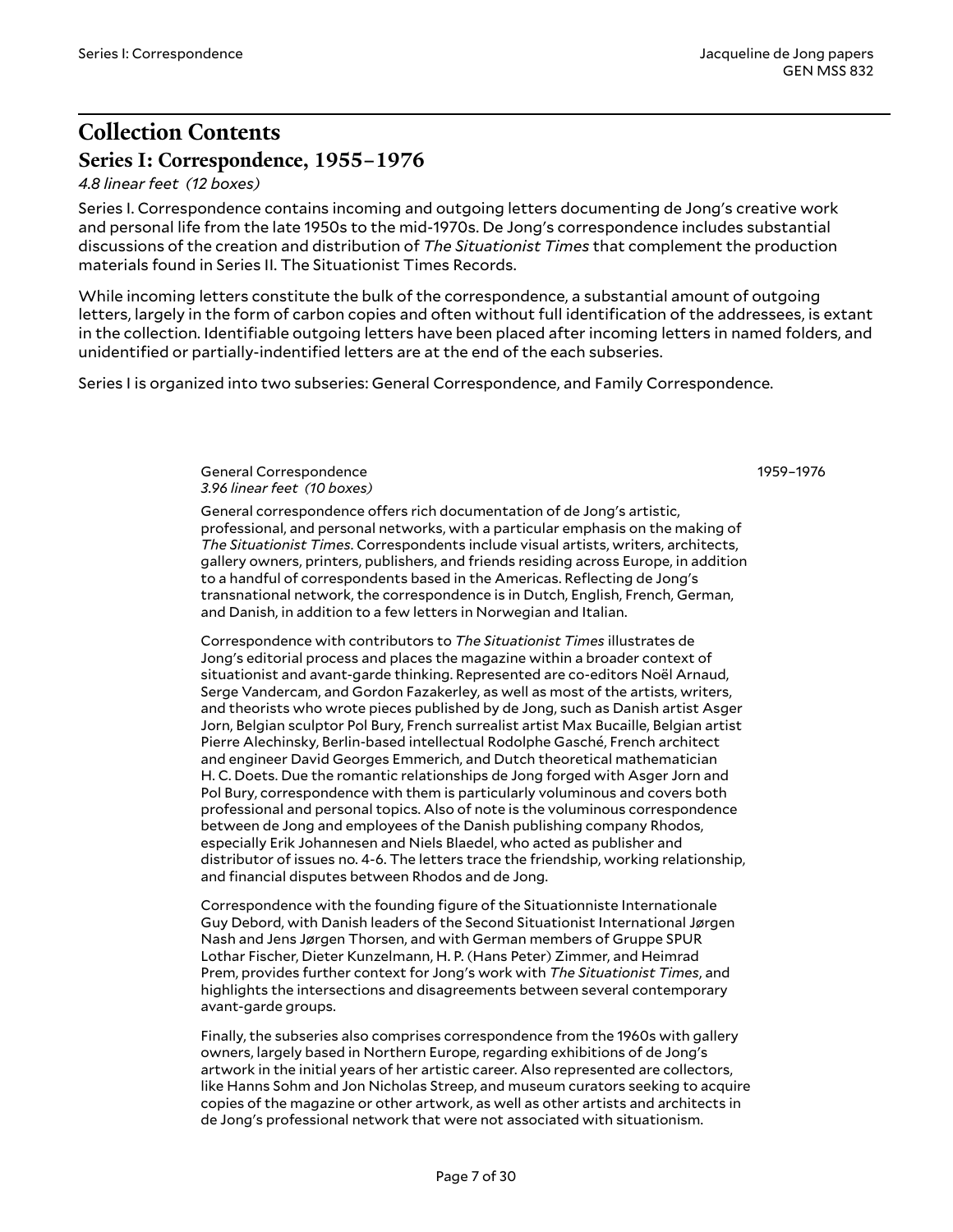Box 31: Restricted fragile material. Reference surrogates have been substituted in the main files. For further information consult the appropriate curator.

Generally, correspondents with three or more letters were provided with name access. The others are filed in general alphabetical files.

Arranged alphabetically by correspondent.

| b. 1, f. 1      | "A" general                                                                                                                                                                                                                                   | 1960-1968 |
|-----------------|-----------------------------------------------------------------------------------------------------------------------------------------------------------------------------------------------------------------------------------------------|-----------|
| b. 1, f. 2      | Aberbach, Joachim Jean                                                                                                                                                                                                                        | 1961-1963 |
| b. 1, f. 3-4    | Alechinsky, Pierre                                                                                                                                                                                                                            | 1964-1970 |
| b. 1, f. 5      | Andersen, Knut<br>Incoming and outgoing correspondence regarding an exhibition at the Oslo<br>kunstforening (Oslo Art Society).                                                                                                               | 1969      |
| $b. 1, f. 6-11$ | Arnaud, Noël<br>Incoming letters, with some outgoing letters, from de Jong's co-editor, the<br>bulk dating from 1962 and discussing the preparation of the magazine.                                                                          | 1961-1969 |
| b. 1, f. 12-16  | Atkins, Guy<br>Incoming letters, with some outgoing letters, from the professor at the<br>London School of Oriental and African Studies and friend of Asger Jorn,<br>discussing Jorn and The Situationist Times.                              | 1961-1976 |
| b. 31, f. 514   | Restricted fragile clipping<br>Box 31: Restricted fragile material. Reference surrogates have been<br>substituted in the main files. For further information consult the<br>appropriate curator.                                              | 1968      |
| b. 1, f. 17-18  | "B" general                                                                                                                                                                                                                                   | 1962-1976 |
| b. 1, f. 19-20  | Balthazar, André<br>Incoming and outgoing correspondence with the Belgian poet and editor<br>at Centre Daily-Bul & co., that also includes a transcript of his poem "Pleins<br>tubes."<br>See also: Centre Daily-Bul & co., Box 2, folder 48. | 1966-1976 |
| b. 1, f. 21-23  | Beck, Heinz                                                                                                                                                                                                                                   | 1965-1968 |
| b. 1, f. 24-25  | Berni, Antonio                                                                                                                                                                                                                                | 1968-1970 |
| b. 1, f. 26     | Bhalotra, Ashok                                                                                                                                                                                                                               | 1968      |
| b. 1, f. 27     | Biasi, Guido                                                                                                                                                                                                                                  | 1968      |
| b. 1, f. 27a    | [Bissen?], Charles V.                                                                                                                                                                                                                         | 1968-1969 |
| b. 1, f. 28     | Böckelmann, Frank<br>Incoming letters from the writer associated with Gruppe SPUR.<br>From an original folder marked "SPUR courrier à Jong"                                                                                                   | 1964      |
| b. 1, f. 29     | Boer, Lodewijk de                                                                                                                                                                                                                             | 1961-1963 |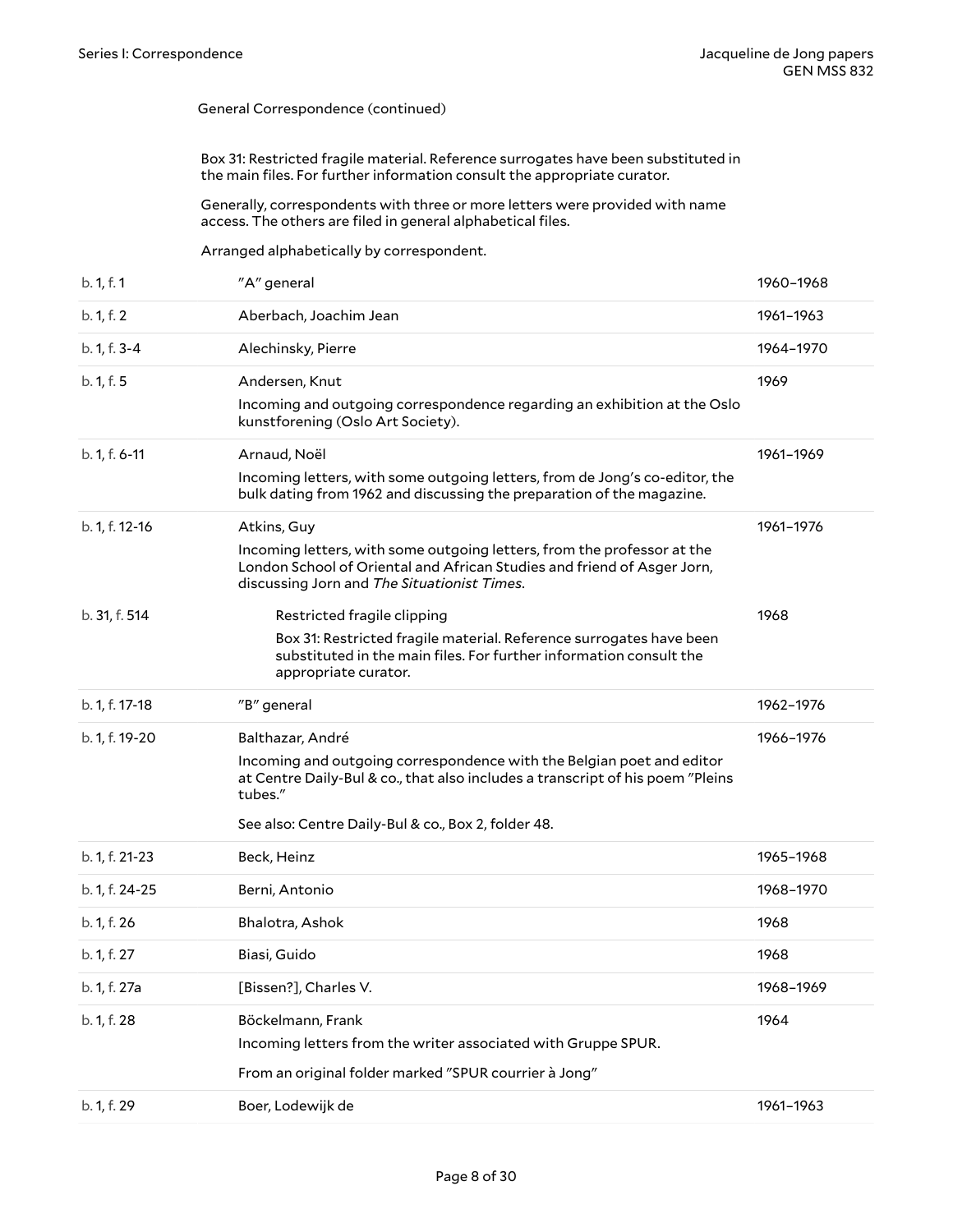| b. 1, f. 30    | Boltanski, Christian                                                                                                                                                                                                                                                                                                                                                                                                                                                      | 1965-1970 |
|----------------|---------------------------------------------------------------------------------------------------------------------------------------------------------------------------------------------------------------------------------------------------------------------------------------------------------------------------------------------------------------------------------------------------------------------------------------------------------------------------|-----------|
| b. 1, f. 31    | Borgens forlag / Jarl Borgen                                                                                                                                                                                                                                                                                                                                                                                                                                              | 1964-1965 |
| b. 2, f. 32    | Bucaille, Max                                                                                                                                                                                                                                                                                                                                                                                                                                                             | 1963-1966 |
| b. 2, f. 33-45 | Bury, Pol<br>Incoming letters, with one outgoing letter, from the Belgian sculptor, The<br>Situationist Times contributor, and de Jong's romantic partner. Letters<br>document their relationship and Bury's artistic activities and daily life,<br>including his stay in New York City from 1966 to 1968, and are accompanied<br>by clippings and notes. The bulk of the letters date from 1965 to 1966.<br>See also: See also: Centre daily-Bul & co., Box 2, folder 48 | 1965-1976 |
| b. 31, f. 515  | Restricted fragile clippings<br>Box 31: Restricted fragile material. Reference surrogates have been<br>substituted in the main files. For further information consult the<br>appropriate curator.                                                                                                                                                                                                                                                                         | 1966-1967 |
| b. 2, f. 46    | "C" general                                                                                                                                                                                                                                                                                                                                                                                                                                                               | 1960-1971 |
| b. 2, f. 47    | Carl Petersens Enke A/S<br>Incoming reminders of accounts for binding The Situationist Times.                                                                                                                                                                                                                                                                                                                                                                             | 1965      |
| b. 2, f. 48    | Centre Daily-Bul & co<br>Small original grouping of letters from André Balthazar, Pol Bury, and<br>Marianne [?], accompanied by fliers about Le Daily-Bulmagazine. Located in<br>La Louvière, Belgium, Centre Daily-Bul & co was founded in 1957 by Bury and<br>Balthazar.<br>See also: Balthazar, André, Box 1, folders 19-20; and Bury, Pol, Box 1, folders<br>$33 - 45$                                                                                                | 1965-1968 |
| b. 2, f. 49-54 | Chapon Heule, Hetty                                                                                                                                                                                                                                                                                                                                                                                                                                                       | 1961-1969 |
| b. 3, f. 55    | Claus, Jürgen                                                                                                                                                                                                                                                                                                                                                                                                                                                             | 1964-1965 |
| b. 3, f. 56    | Crédit Iyonnais                                                                                                                                                                                                                                                                                                                                                                                                                                                           | 1968-1969 |
| b. 3, f. 57    | Cremer, Jan                                                                                                                                                                                                                                                                                                                                                                                                                                                               | 1961-1964 |
| b. 3, f. 58    | "D" general                                                                                                                                                                                                                                                                                                                                                                                                                                                               | 1965-1966 |
| b. 3, f. 59    | Daché, Lilly<br>Outgoing letters regarding the planning of de Jong's 1967 exhibition at<br>Galerie Lily Daché (New York).                                                                                                                                                                                                                                                                                                                                                 | 1966      |
| b. 3, f. 60    | Dalewijk, H. J.                                                                                                                                                                                                                                                                                                                                                                                                                                                           | 1963-1970 |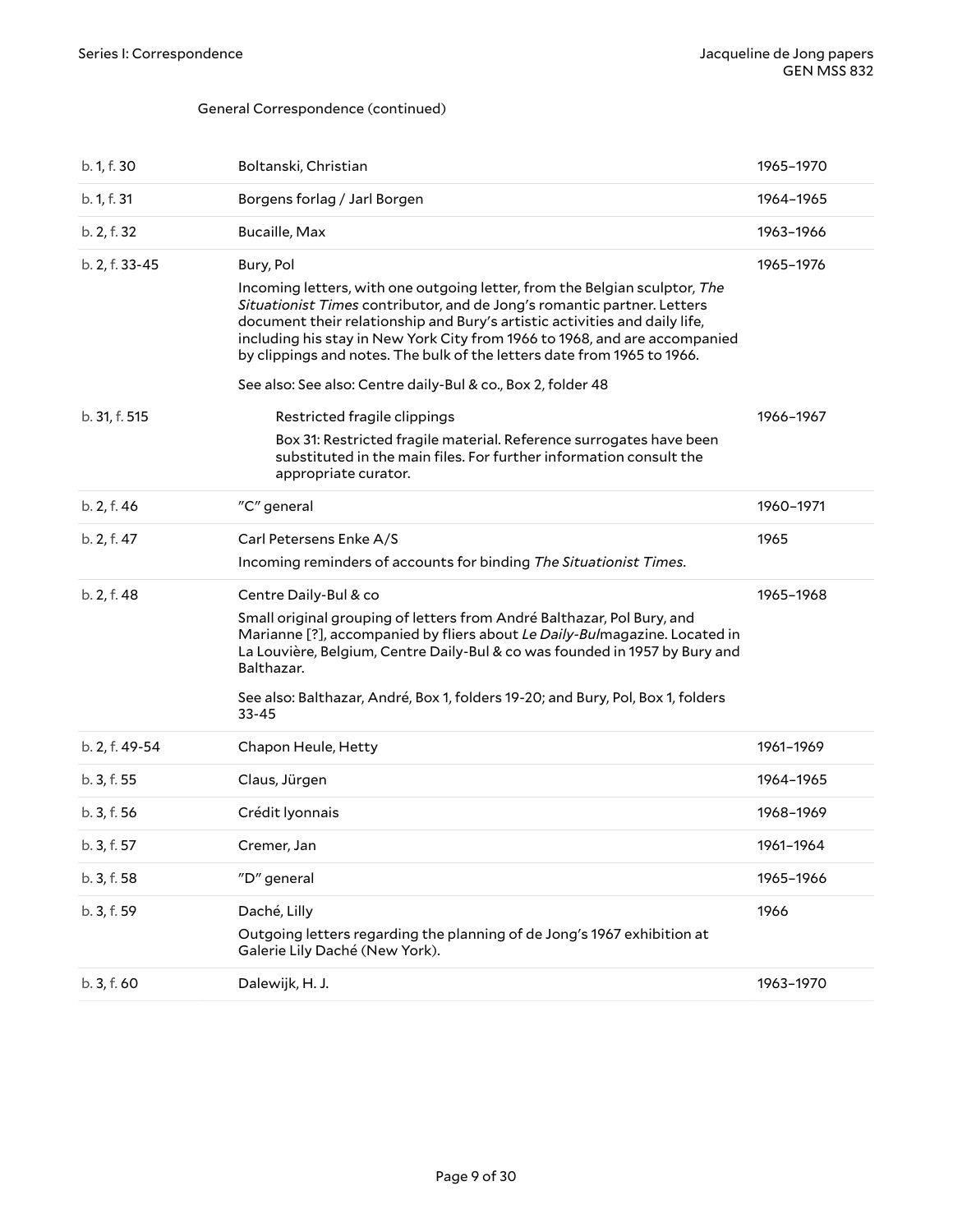| b. 3, f. 61-62 | Debord, Guy                                                                                                                                                                                                                                                                                                   | 1960-1964 |
|----------------|---------------------------------------------------------------------------------------------------------------------------------------------------------------------------------------------------------------------------------------------------------------------------------------------------------------|-----------|
|                | Incoming and outgoing letters from 1960-1962 regarding the Internationale<br>situationniste, Gruppe SPUR, and the fourth situationist conference in<br>London. Accompanied by a copy of a 1964 letter from Luc de Heusch to<br>Pierre Alechinsky.                                                             |           |
|                | From a folder formerly identified as "Debord on de Jong."                                                                                                                                                                                                                                                     |           |
|                | See also: Series IV. Subject Files, "Dossier ICA, London 1960", Box 22, folder<br>459                                                                                                                                                                                                                         |           |
| b. 3, f. 63    | Doets, H.C.                                                                                                                                                                                                                                                                                                   | 1962-1964 |
|                | Incoming letters, with one outgoing letter. Enclosed in letter dated 1963<br>March 17 is a typed draft of Doets' text "Contribution très petite à une<br>interprétation du tarot selon les principes de la 'pataphysique pour les<br>besoins des jeux situationnistes."                                       |           |
|                | See also: Series II. The Situationist Times Records. Doets, H.C. "Extract of<br>literature found on the subject of 'An Egyptian Tarot'", Box 14, folder 348                                                                                                                                                   |           |
| b. 3, f. 64    | Douwes Dekker, Mrs.                                                                                                                                                                                                                                                                                           | 1966      |
| b. 3, f. 65    | "E" general                                                                                                                                                                                                                                                                                                   | 1962-1969 |
| b.3, f.66      | Elzenga, Hans                                                                                                                                                                                                                                                                                                 | 1963-1964 |
|                | For outgoing correspondence possibly addressed to Elzenga, see also: First<br>name only, Hans, Box 10, folder 266                                                                                                                                                                                             |           |
| b. 3, f. 67-68 | <b>Emmerich, David Georges</b>                                                                                                                                                                                                                                                                                | 1964-1976 |
| b. 3, f. 69    | "F" general                                                                                                                                                                                                                                                                                                   | 1962-1968 |
| b. 3, f. 70-75 | Fazakerley, Gordon                                                                                                                                                                                                                                                                                            | 1962-1967 |
|                | Incoming and outgoing correspondence with Fazakerley, some jointly with<br>his wife Ulla Borchsensius, discussing The Situationist Times; Kazakerley's<br>move to Denmark; his association with Danish situationists, in particular<br>conflicts with Jens Jørgen Thorsen; exhibitions; and personal matters. |           |
| b. 3, f. 76    | Fischer, Lothar                                                                                                                                                                                                                                                                                               | 1962-1963 |
|                | Incoming letters from the German sculptor and member of Gruppe SPUR.                                                                                                                                                                                                                                          |           |
| b. 3, f. 77-78 | Fischer, Rita and Ernst                                                                                                                                                                                                                                                                                       | 1966      |
| b. 3, f. 79-80 | Franceschi, G. (Gérard)                                                                                                                                                                                                                                                                                       | 1963-1965 |
| b. 3, f. 81    | [Fröhlich], Fanchon                                                                                                                                                                                                                                                                                           | 1962-1968 |
| b. 3, f. 82-84 | "G" general                                                                                                                                                                                                                                                                                                   | 1961-1970 |
|                | Includes single letters from various art galleries and receipts of payment for<br>works by de Jong, including the purchase of posters created in the wake of<br>the 1968 protests by Galerie du Dragon (Paris, France).                                                                                       |           |
| b. 3, f. 85    | Galerie Birch (Copenhagen, Denmark) / Birch, Børge                                                                                                                                                                                                                                                            | 1962-1965 |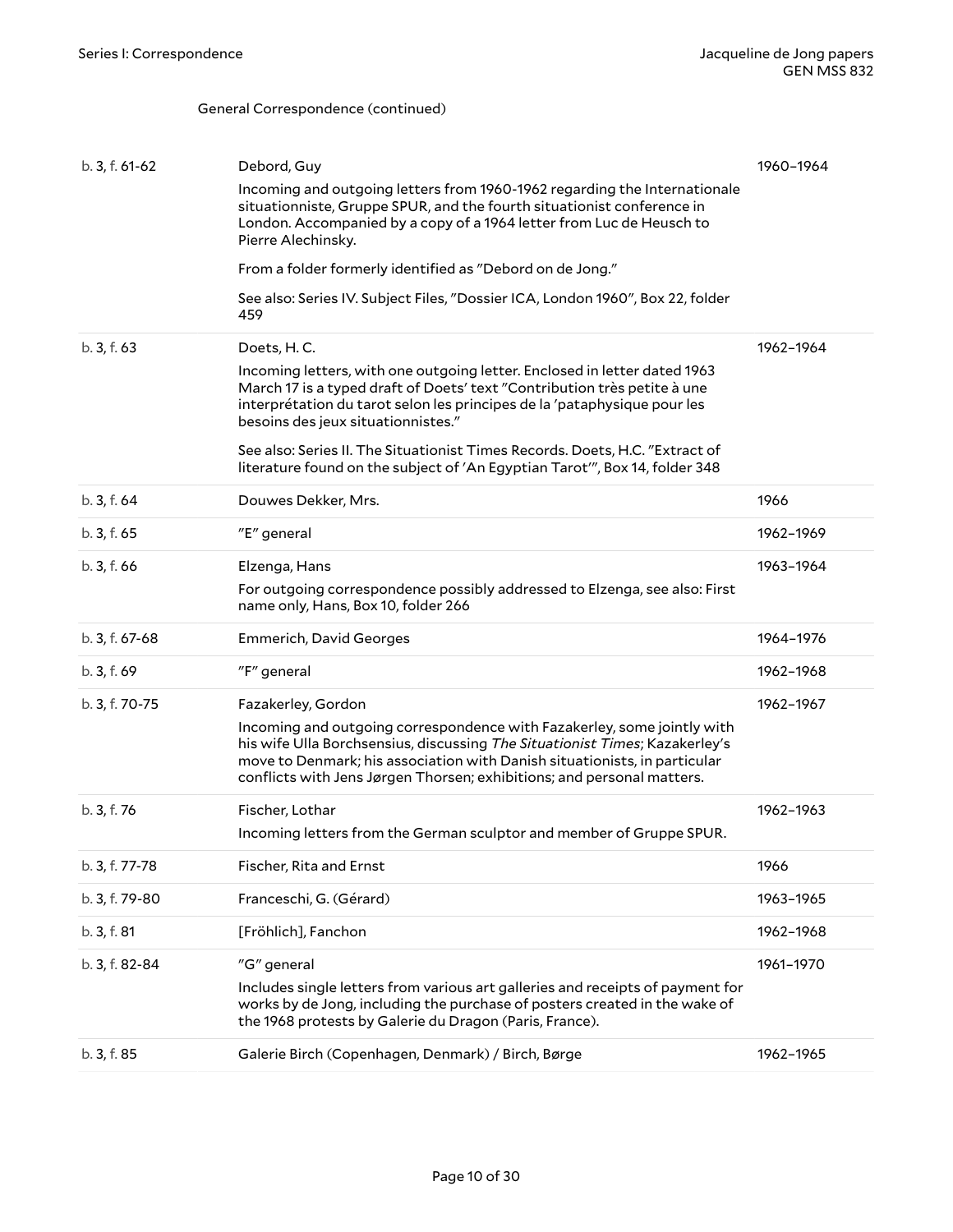| b. 3, f. 86-87   | Galerie Delta (Rotterdam, Netherlands) / Sonnenberg, Hans                                                                                                  | 1962-1964           |
|------------------|------------------------------------------------------------------------------------------------------------------------------------------------------------|---------------------|
|                  | Mostly incoming letters from 1962, when Galerie Delta hosted de Jong's first<br>solo show.                                                                 |                     |
|                  | For letters possibly addressed to Hans Sonnenberg, see also: First name only,<br>Hans, Box 10, folder 266                                                  |                     |
| b. 4, f. 88-89   | Galerie Moderne (Silkeborg, Denmark) / Omme, Willy                                                                                                         | 1962-1965           |
|                  | Most incoming and outgoing correspondence relates to de Jong's 1963 show<br>at the gallery, including an inventory of artworks shipped to the gallery.     |                     |
| b. 4, f. 90      | Galerie Tardy (Enschede, Netherlands) / Tardy, Léon                                                                                                        | 1969                |
| b. 4, f. 91-92   | Galerie van de Loo (Munich, Germany) / Loo, Otto van de                                                                                                    | 1963-1968           |
| b. 4, f. 93      | Galerie Westing (Odense, Denmark) / Derviniotis, Theo                                                                                                      | 1963-1965           |
| b. 4, f. 94      | Garston, Jill (née Kleeman)                                                                                                                                | 1961-1962           |
| b. 4, f. 95      | Gasché, Rodolphe                                                                                                                                           | 1962-1964           |
|                  | Most letters were taken from an original file labelled "Documents relating to<br>the initial period of ST", others were found amidst correspondence boxes. |                     |
|                  | See also: Series II. The Situationist Times Records, "Documents relating to<br>the initial period of The Situationist Times", Box 19, folder 434           |                     |
| b. 4, f. 96      | Glob, P.V. (Peter Vilhelm)                                                                                                                                 | 1963-1964           |
| b. 4, f. 97      | <b>Gruppe SPUR</b><br>Outgoing letters simply addressed to "SPUR".                                                                                         | undated             |
| b. 4, f. 98-100  | "H" general                                                                                                                                                | 1962-1970           |
| b. 4, f. 101     | Haacke, Hans and Linda                                                                                                                                     | 1961-1970           |
| b. 4, f. 102     | Hagen, Anne<br>Accompanied by a letter signed "Büdi", possibly Louis Hagen Jr.                                                                             | 1962-1964           |
| b. 4, f. 103-104 | Hasenfratz, Doris                                                                                                                                          | 1965-1969           |
| b. 4, f. 105     | Hay, George<br>Includes a typescript of Hay's text "The man from inner space."                                                                             | 1962                |
| b. 4, f. 106     | Henry, Maurice                                                                                                                                             | 1965-1968           |
| b. 4, f. 107     | Hofman, Henk                                                                                                                                               | 1966                |
| b. 4, f. 108     | Holmefjord, Ingvald                                                                                                                                        | 1969 and<br>undated |
| b. 4, f. 109     | Hoopen, Peter ten                                                                                                                                          | 1966-1967           |
|                  | For letters possibly addressed to Peter ten Hoopen, see also: First name only,<br>Peter, Box 10, folder 268                                                |                     |
| b. 4, f. 110     | Housden, Brian                                                                                                                                             | undated             |
| b. 4, f. 111-113 | Hovdenakk, Per                                                                                                                                             | 1967-1972           |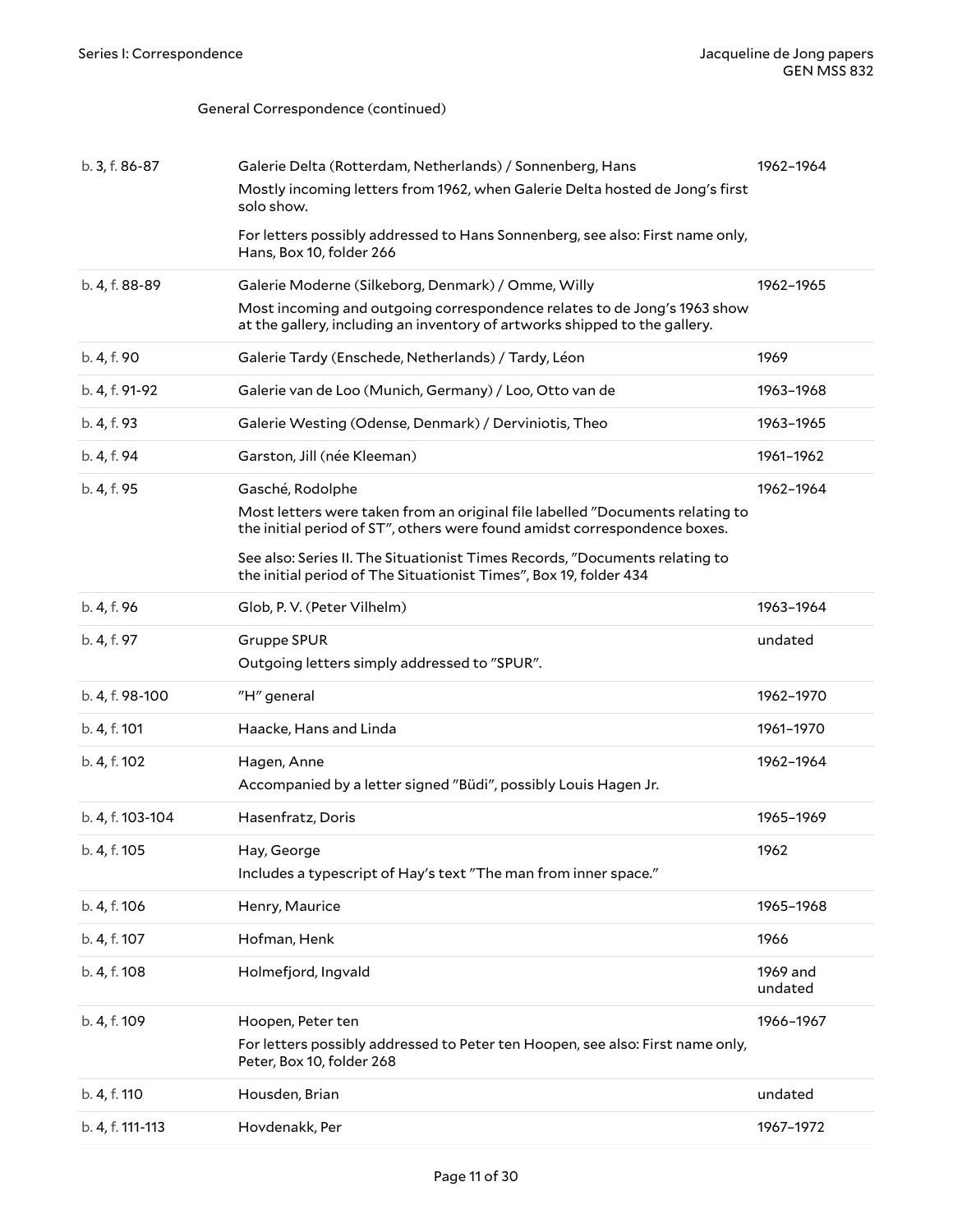| b. 4, f. 114      | Hune (Gallery)                                                                                                                                                                                                                                            | 1967-1969 |
|-------------------|-----------------------------------------------------------------------------------------------------------------------------------------------------------------------------------------------------------------------------------------------------------|-----------|
| b. 4, f. 115      | Imprimerie Clot, Bramsen et Georges                                                                                                                                                                                                                       | 1968      |
| b. 4, f. 116      | [lersel?], Kees Van<br>Letters discussing The Situationist Times, signed by or addressed to "Kees",<br>possibly the Dutch theater actor and director who contributed to issue no. 4.                                                                      | 1964      |
| b. 4, f. 117      | "J" general                                                                                                                                                                                                                                               | 1966-1972 |
| b. 4, f. 118-119  | Jaffé, Hans Ludwig C.<br>For letters possibly addressed to Hans Ludwig C. Jaffé, see also: First name<br>only, Hans, Box 10, folder 266                                                                                                                   | 1961-1969 |
| b. 5, f. 120      | Jònsdáttir, Selma<br>Incoming letters related to Listasafn Íslands (National Gallery of Iceland).                                                                                                                                                         | 1967-1968 |
| b. 5, f. 121-141  | Jorn, Asger<br>Letters<br>Largely incoming letters, postcards, and telegrams, discussing<br>Jorn's art and writing, personal life, and relationship with de Jong.<br>Accompanied by a handful of undated outgoing letters and third-party<br>letters.     | 1959-1970 |
| b. 25, f. 490-492 | Oversize letters                                                                                                                                                                                                                                          |           |
|                   |                                                                                                                                                                                                                                                           |           |
| b. 6, f. 142-145  | Short notes and travel ephemera                                                                                                                                                                                                                           | 1961-1967 |
| b. 6, f. 146-147  | "K" general                                                                                                                                                                                                                                               | 1961-1970 |
| b. 6, f. 148      | Karbo, Bjørn                                                                                                                                                                                                                                              | 1965-1967 |
| b. 6, f. 149      | Kenedy, R. C.<br>Affiliated with the Victoria & Albert Museum.                                                                                                                                                                                            | 1967-1975 |
| b. 6, f. 150-151  | Krikhaar, Herman                                                                                                                                                                                                                                          | 1965-1968 |
| b. 6, f. 152      | Kumar, Ashok                                                                                                                                                                                                                                              | 1968-1969 |
| b. 6, f. 153-154  | Kunzelmann, Dieter<br>Incoming and outgoing correspondence with the German political activist<br>and member of Gruppe SPUR.                                                                                                                               | 1961-1965 |
| b. 6, f. 155-156  | "L" general                                                                                                                                                                                                                                               | 1961-1969 |
| b. 6, f. 157-158  | Lahumière, Anne<br>Comprises an original grouping of letters from various individuals, mainly<br>Lahumière, regarding the planning of the Biennale internationale de<br>l'estampe, and outgoing letters to Lahumière, the owner of Gallerie<br>Lahumière. | 1968-1970 |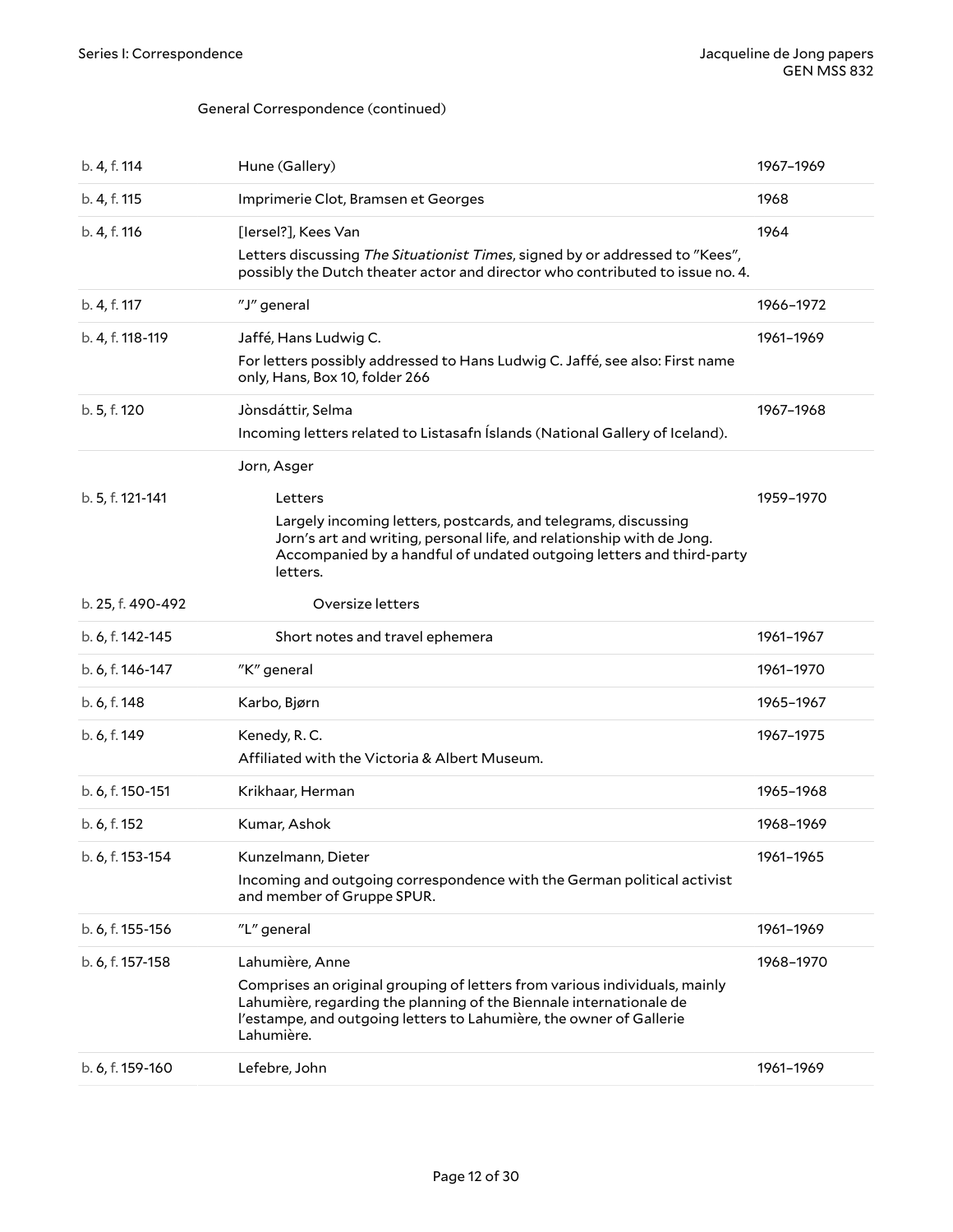| b. 6, f. 161-163 | Leroux, M.                                                                                                                                                                                                                                                                                                                                                                                                                                                                                                                                                                    | 1961-1970 |
|------------------|-------------------------------------------------------------------------------------------------------------------------------------------------------------------------------------------------------------------------------------------------------------------------------------------------------------------------------------------------------------------------------------------------------------------------------------------------------------------------------------------------------------------------------------------------------------------------------|-----------|
|                  | Correspondence with de Jong's landlord in Paris, including a copy of her<br>lease dated 1961.                                                                                                                                                                                                                                                                                                                                                                                                                                                                                 |           |
| b. 7, f. 164-165 | Lussanet, Paul and Geesje de                                                                                                                                                                                                                                                                                                                                                                                                                                                                                                                                                  | 1964-1969 |
| b. 25, f. 493    | Accompanying clippings                                                                                                                                                                                                                                                                                                                                                                                                                                                                                                                                                        |           |
| b. 7, f. 166     | "M" general                                                                                                                                                                                                                                                                                                                                                                                                                                                                                                                                                                   | 1962-1969 |
| b. 7, f. 167     | Marinotti, [Paolo]                                                                                                                                                                                                                                                                                                                                                                                                                                                                                                                                                            | 1965      |
| b. 7, f. 168     | Mayer, Peter                                                                                                                                                                                                                                                                                                                                                                                                                                                                                                                                                                  | 1967-1968 |
|                  | Incoming and outgoing correspondence regarding a possible contribution to<br>The Situationist Times no. 7.                                                                                                                                                                                                                                                                                                                                                                                                                                                                    |           |
|                  | See also: Series II. The Situationist Times Records, "Peter Mayer Practical<br>Chemistry", Box 17, folders 404-407.                                                                                                                                                                                                                                                                                                                                                                                                                                                           |           |
| b. 31, f. 516    | Restricted fragile photostats                                                                                                                                                                                                                                                                                                                                                                                                                                                                                                                                                 | 1967-1968 |
|                  | Box 31: Restricted fragile material. Reference surrogates have been<br>substituted in the main files. For further information consult the<br>appropriate curator.                                                                                                                                                                                                                                                                                                                                                                                                             |           |
| b. 7, f. 169     | Meter-Plaut, Elisabeth                                                                                                                                                                                                                                                                                                                                                                                                                                                                                                                                                        | 1964      |
| b. 7, f. 170     | "N" general                                                                                                                                                                                                                                                                                                                                                                                                                                                                                                                                                                   | 1963-1970 |
|                  | Nash, Jørgen                                                                                                                                                                                                                                                                                                                                                                                                                                                                                                                                                                  |           |
| b. 7, f. 171-172 | Letters                                                                                                                                                                                                                                                                                                                                                                                                                                                                                                                                                                       | 1962-1964 |
|                  | Outgoing and incoming correspondence with Nash, a Danish artist<br>and brother of Asger Jorn, discussing the Scandinavian section of<br>the Internationale Situationniste, Guy Debord, and The Situationist<br>Times. Nash was associated with Bauhaus Situationniste, the artists'<br>commune Drakabygget, and CoBrA. Includes a 1964 letter co-signed<br>by Jens Jørgen Thorsen criticizing de Jong's work. Accompanied by<br>related flyers, and a typescript of the manifesto "The struggle for a<br>situcratic society", translated in English from the Danish original. |           |
|                  | See also: Thorsen, Jens Jørgen, Box 9, folder 239                                                                                                                                                                                                                                                                                                                                                                                                                                                                                                                             |           |
| b. 25, f. 494    | Accompanying posters                                                                                                                                                                                                                                                                                                                                                                                                                                                                                                                                                          |           |
| b. 7, f. 173     | Neuburg-Coray, Trudi                                                                                                                                                                                                                                                                                                                                                                                                                                                                                                                                                          | 1962-1969 |
|                  | Owner of Galleria Castelnuovo (Ascona, Switzerland)                                                                                                                                                                                                                                                                                                                                                                                                                                                                                                                           |           |
| b. 7, f. 174     | "O" general                                                                                                                                                                                                                                                                                                                                                                                                                                                                                                                                                                   | 1963-1967 |
| b. 7, f. 175-176 | "P" general                                                                                                                                                                                                                                                                                                                                                                                                                                                                                                                                                                   | 1963-1968 |
| b. 7, f. 177     | Pessin, Marc                                                                                                                                                                                                                                                                                                                                                                                                                                                                                                                                                                  | 1969      |
| b. 7, f. 178     | Petersen, Ad                                                                                                                                                                                                                                                                                                                                                                                                                                                                                                                                                                  | 1961      |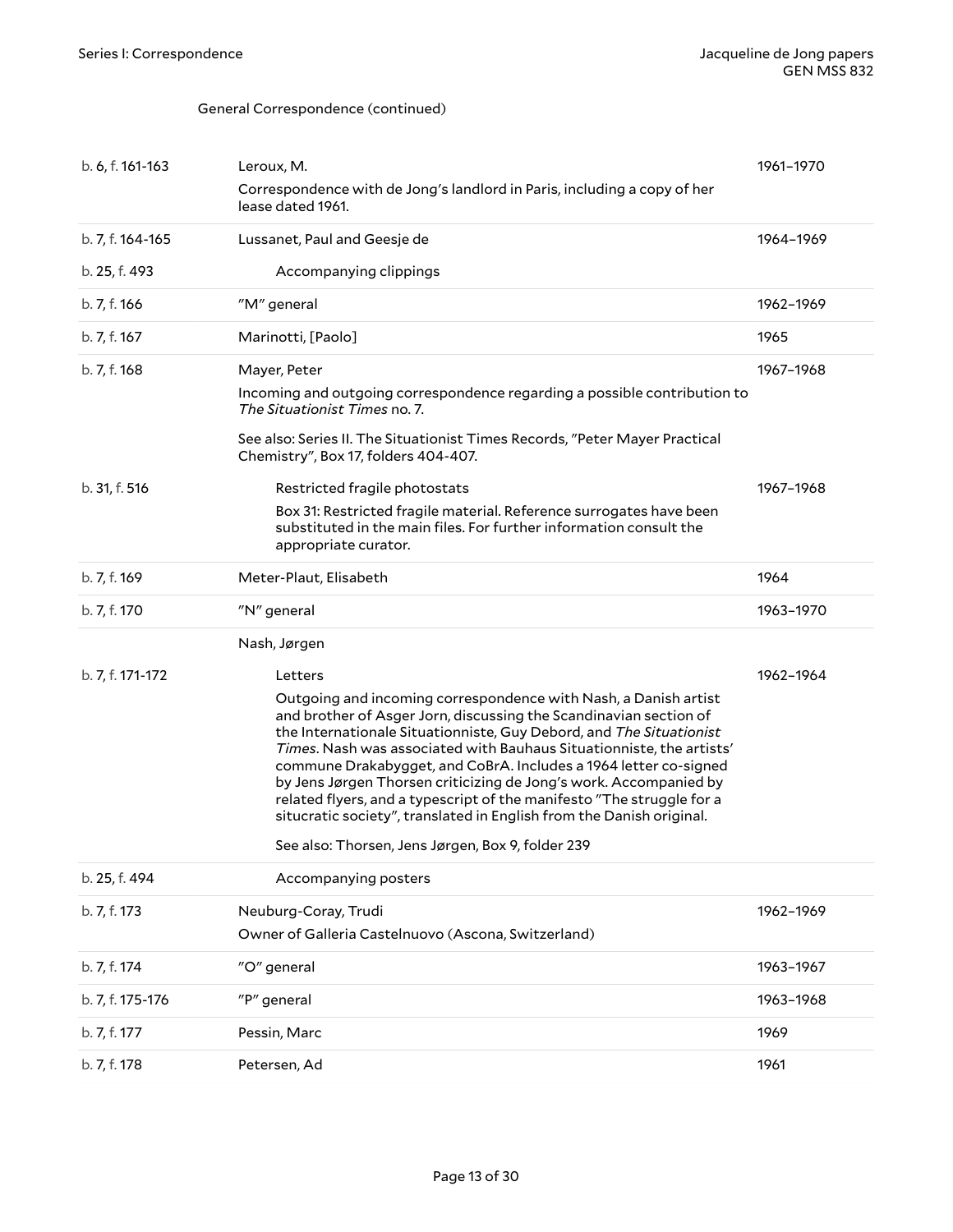| b. 7, f. 179-180 | Petersen, Erik                                                                                                                                                                                                                                                                                                               | 1964-1971, |
|------------------|------------------------------------------------------------------------------------------------------------------------------------------------------------------------------------------------------------------------------------------------------------------------------------------------------------------------------|------------|
|                  | Owner of Galerie Gammel Strand (Copenhagen, Denmark). Most incoming<br>letters are undated.                                                                                                                                                                                                                                  | undated    |
|                  | Prem, Heimrad                                                                                                                                                                                                                                                                                                                |            |
| b. 7, f. 181     | Letters                                                                                                                                                                                                                                                                                                                      | 1960-1969  |
|                  | Incoming letters from 1960-1962, accompanied by typed minutes of a<br>meeting in Munich launching "Omnibus News" dated 1969 April 16.                                                                                                                                                                                        |            |
| b. 25, f. 495    | Accompanying poster                                                                                                                                                                                                                                                                                                          |            |
| b. 7, f. 182     | "R" general                                                                                                                                                                                                                                                                                                                  | 1964-1968  |
| b. 7, f. 183-184 | Rap, Thomas                                                                                                                                                                                                                                                                                                                  | 1965-1968  |
|                  | Largely incoming letters from the Dutch publisher, who helped distribute<br>The Situationist Times, accompanied by a promotional brochure for<br>"Thomas Rap, Uitgever."                                                                                                                                                     |            |
| b. 7, f. 185     | Reichardt, Jasia                                                                                                                                                                                                                                                                                                             | 1962-1975  |
|                  | Assistant director of the Institute of Contemporary Arts, London, and<br>director of Whitechapel Art Gallery.                                                                                                                                                                                                                |            |
| b. 7, f. 186-187 | Remfeldt, Per                                                                                                                                                                                                                                                                                                                | 1968-1969  |
|                  | Incoming and outgoing correspondence with Norwegian painter Per<br>Remfeldt on behalf of the Bergens kunstforening (Bergen Art Society)<br>regarding the organization of a 1969 exhibition featuring de Jong, Ingvald<br>Holmefjord, and Oddvar Torsheim. Also includes related pamphlets and<br>third-party correspondence. |            |
|                  | Rhodos                                                                                                                                                                                                                                                                                                                       |            |
| b. 8, f. 188-189 | General staff                                                                                                                                                                                                                                                                                                                | 1964-1968  |
| b. 8, f. 190-196 | Blaedel, Niels                                                                                                                                                                                                                                                                                                               | 1963-1969  |
| b. 8, f. 197-217 | Johannesen, Erik                                                                                                                                                                                                                                                                                                             | 1964-1969  |
| b. 9, f. 218-219 | Peeperkorn, David                                                                                                                                                                                                                                                                                                            | 1969-1970  |
|                  | Includes letters between Jong and Peeperkorn, a Dutch lawyer<br>contracted by de Jong, and third-party correspondence between<br>Peeperkorn and Blaedel.                                                                                                                                                                     |            |
| b. 9, f. 220     | First name only, Hanne                                                                                                                                                                                                                                                                                                       | 1965       |
| b. 9, f. 221     | Rotterdamsche Kunstkring (Rotterdam Art Circle)                                                                                                                                                                                                                                                                              | 1969       |
| b. 9, f. 222     | Rotterdamse Kunststichting (Rotterdam Art Foundation)                                                                                                                                                                                                                                                                        | 1969       |
| b. 9, f. 223-225 | "S" general                                                                                                                                                                                                                                                                                                                  | 1962-1970  |
| b. 9, f. 226     | Schade, Virtus                                                                                                                                                                                                                                                                                                               | 1965       |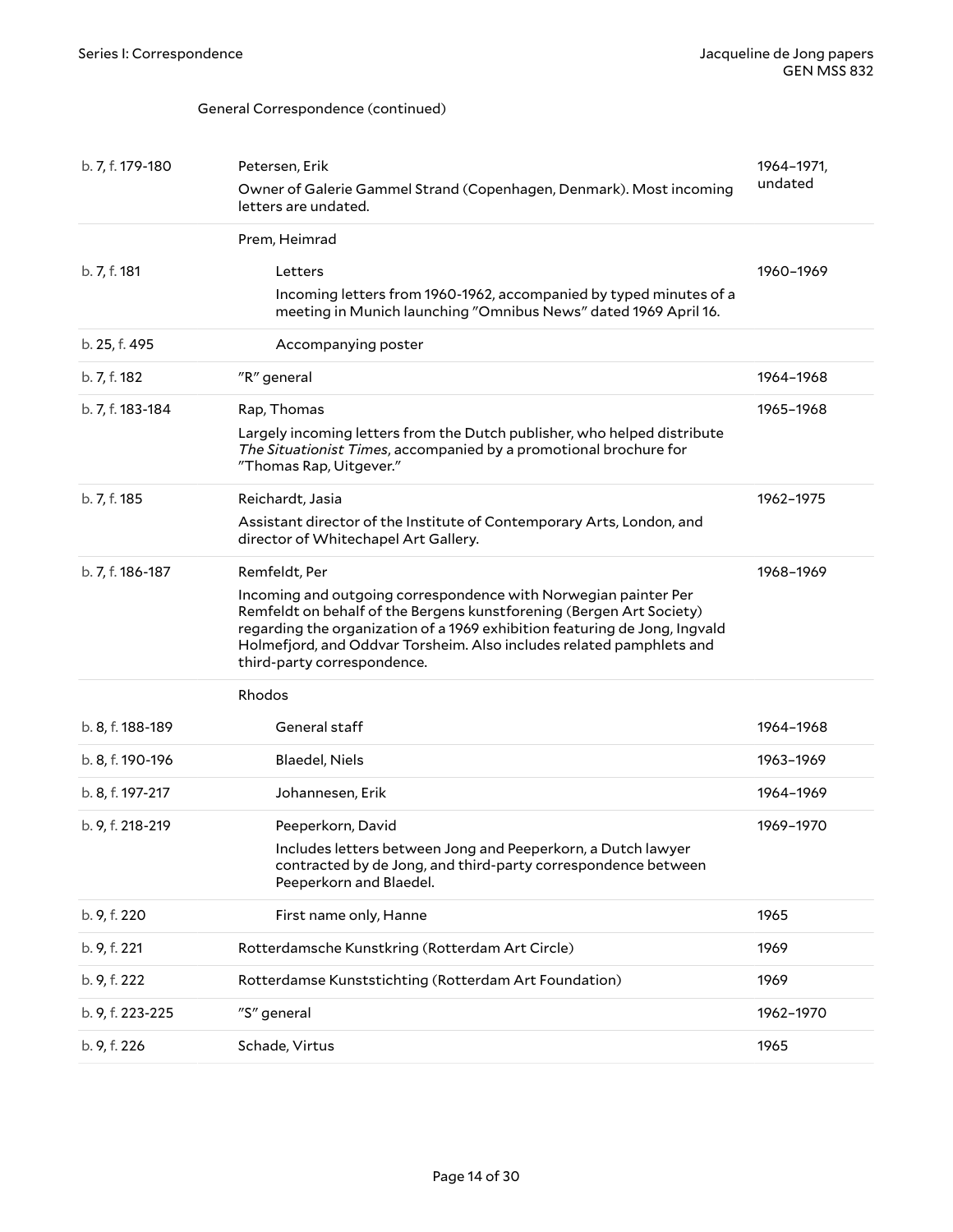| b. 9, f. 227     | [Schat], Peter                                                                                                         | 1962-1964           |
|------------------|------------------------------------------------------------------------------------------------------------------------|---------------------|
|                  | Incoming correspondence from the Dutch composer and magazine<br>contributor.                                           |                     |
|                  | For letters possibly addressed to Peter Schat, see also: First name only, Peter,<br>Box 10, folder 268                 |                     |
| b. 9, f. 228     | Simonetti, Gianni-Emilio                                                                                               | 1965                |
|                  | Regarding obtaining copies and documentation of The Situationist Times.                                                |                     |
| b. 9, f. 229-230 | Sohm, Hanns<br>Largely incoming letters from the German collector of counter-cultures.                                 | 1963-1964           |
|                  |                                                                                                                        |                     |
| b. 9, f. 231     | Sornum, Børge                                                                                                          | 1969                |
| b. 9, f. 232     | Speck, Paul                                                                                                            | 1963-1966           |
| b. 9, f. 233     | Spectrum Film (Firm: Amsterdam, Netherlands)                                                                           | 1964-1965           |
|                  | Most letters are signed by Dutch film director Louis van Gasteren.                                                     |                     |
| b. 9, f. 234     | [Spoerri], Daniel                                                                                                      | 1966-1975           |
| b. 9, f. 235     | Steinbüchel-Rheinwall, Rambald von                                                                                     | 1966                |
| b. 9, f. 236     | Streep, Jon Nicholas                                                                                                   | 1968                |
| b. 9, f. 237     | "T" general                                                                                                            | 1964-1968           |
| b. 9, f. 238     | Themerson, Stefan                                                                                                      | 1962                |
| b. 9, f. 239     | Thorsen, Jens Jørgen                                                                                                   | 1964                |
|                  | Thorsen was a Danish artist associated with the Second Situationist<br>International, and collaborator of Jørgen Nash. |                     |
|                  | See also: Jørgen Nash, Box 7, folders 171-172                                                                          |                     |
| b. 9, f. 240     | Tomaszewski, Lech                                                                                                      | 1963-1965           |
| b. 9, f. 241     | "U"-"V" general                                                                                                        | 1962-1967           |
| b. 9, f. 242     | Vacchini, Livio                                                                                                        | 1966-1967           |
| b. 9, f. 243     | Vandercam, Serge                                                                                                       | 1962                |
| b. 9, f. 244     | Voss, Jan                                                                                                              | 1965-1966           |
| b. 9, f. 245     | Vrijman, Jan                                                                                                           | 1961 and<br>undated |
| b. 9, f. 246     | "W" general                                                                                                            | 1961-1972           |
| b. 9, f. 247     | Wagemaker, Jaap                                                                                                        | 1964                |
| b. 9, f. 248-249 | Welling, Dolf                                                                                                          | 1964-1968           |
| b. 9, f. 250     | Wenger, Henri                                                                                                          | 1963-1967           |
| b. 9, f. 251-252 | Wøller, Ebba                                                                                                           | 1965-1969           |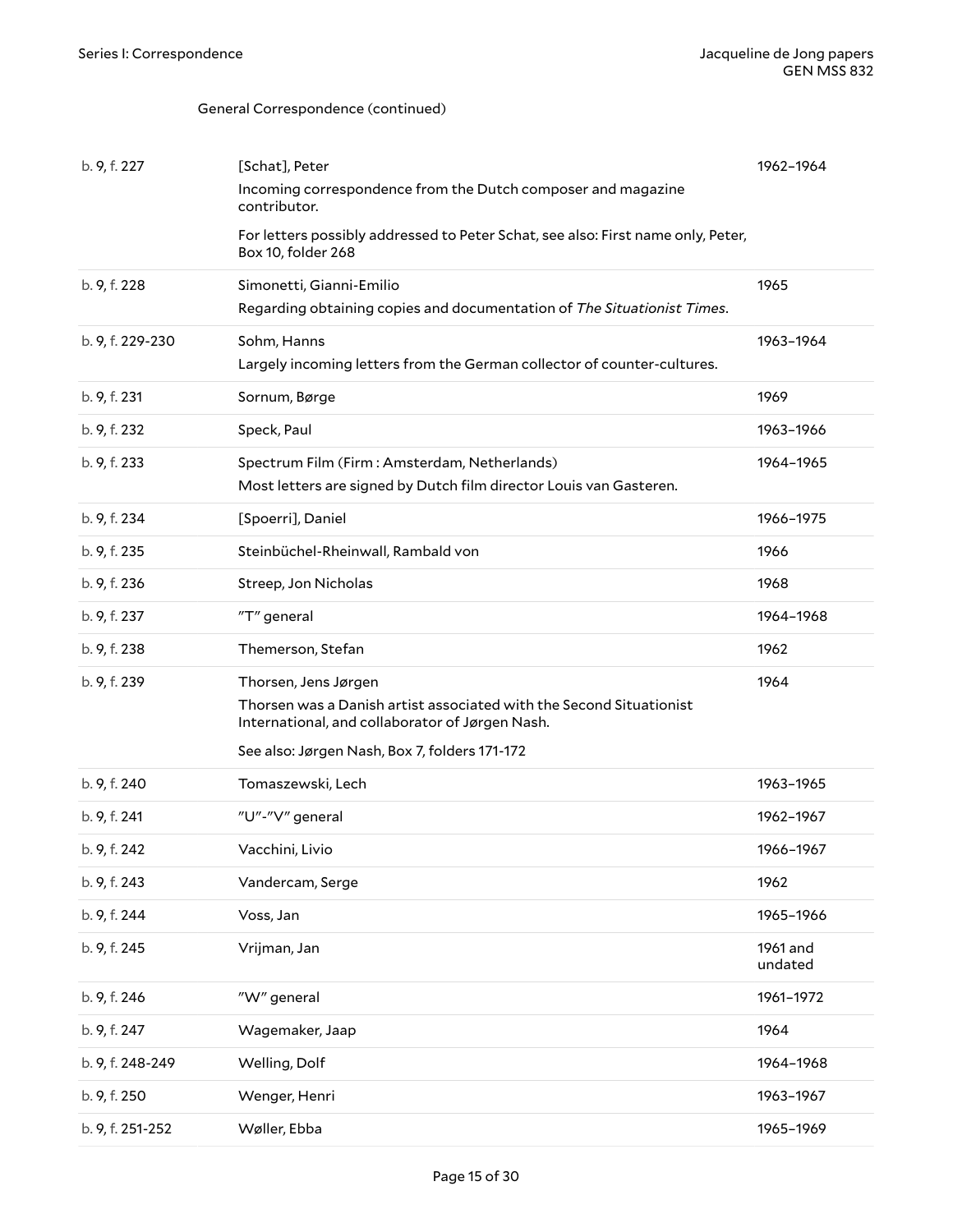<span id="page-15-0"></span>

| b. 9, f. 253-254  | Zee, Geert H. van der                                                                                                                                                                                                                                                                                                                                                                                                                                                                                                                                                                                     | 1968-1969       |
|-------------------|-----------------------------------------------------------------------------------------------------------------------------------------------------------------------------------------------------------------------------------------------------------------------------------------------------------------------------------------------------------------------------------------------------------------------------------------------------------------------------------------------------------------------------------------------------------------------------------------------------------|-----------------|
| b. 9, f. 255-259  | Zimmer, H. P. (Hans-Peter)<br>Incoming and outgoing correspondence with the Gruppe SPUR painter and<br>sculptor, accompanied by an original drawing on a 1962 newspaper (stored<br>separately in box 29) and photographs of paintings by Zimmer dated 1963.                                                                                                                                                                                                                                                                                                                                               | 1961-1966       |
| b. 29, f. 506a    | Accompanying newspaper with original drawing                                                                                                                                                                                                                                                                                                                                                                                                                                                                                                                                                              | 1962            |
| b. 10, f. 260     | Third-party correspondence                                                                                                                                                                                                                                                                                                                                                                                                                                                                                                                                                                                |                 |
|                   | Unidentified and partially-identified correspondence                                                                                                                                                                                                                                                                                                                                                                                                                                                                                                                                                      |                 |
| b. 10, f. 261-265 | First name only, general                                                                                                                                                                                                                                                                                                                                                                                                                                                                                                                                                                                  | circa 1960-1970 |
| b. 10, f. 266     | First name only, Hans<br>Outgoing correspondence in Dutch, possibly to Hans Elgenza, Hans<br>Ludwig C. Jaffé, or Hans Sonnenberg (of Galerie Delta).                                                                                                                                                                                                                                                                                                                                                                                                                                                      | 1962-1970       |
| b. 10, f. 267     | First name only, Mike<br>Incoming and outgoing correspondence in English, with a painter and<br>distributor of The Situationist Times in London.                                                                                                                                                                                                                                                                                                                                                                                                                                                          | 1962-1963       |
| b. 10, f. 268     | First name only, Peter<br>Outgoing correspondence in Dutch, possibly to Peter Schat or Peter<br>ten Hoopen.                                                                                                                                                                                                                                                                                                                                                                                                                                                                                               | 1964-1967       |
| b. 10, f. 269     | Last name only, Küthe / Kühle                                                                                                                                                                                                                                                                                                                                                                                                                                                                                                                                                                             | 1967            |
| b. 10, f. 270     | Last name only, Mataigne                                                                                                                                                                                                                                                                                                                                                                                                                                                                                                                                                                                  | 1968            |
| b. 10, f. 271     | Last name only, Stöver                                                                                                                                                                                                                                                                                                                                                                                                                                                                                                                                                                                    | 1968            |
| b. 10, f. 272     | Last name only, Wilson                                                                                                                                                                                                                                                                                                                                                                                                                                                                                                                                                                                    | 1967            |
| b. 10, f. 273-275 | Unidentified                                                                                                                                                                                                                                                                                                                                                                                                                                                                                                                                                                                              | circa 1960-1970 |
| b. 10, f. 276     | Letter fragments                                                                                                                                                                                                                                                                                                                                                                                                                                                                                                                                                                                          | circa 1960-1970 |
|                   | <b>Family Correspondence</b><br>.83 linear feet (2 boxes)<br>Subseries II. Family Correspondence contains correspondence in Dutch between<br>de Jong and her family members residing in the Netherlands and Switzerland.<br>The bulk of the letters are from her mother Alice, with a smaller number from<br>her father Hans, her younger brother Philip, and her aunt Erna. There also are<br>numerous manuscript letters by de Jong to her family from October 1957 to March<br>1968. Most of those outgoing letters date from 1961-1962, and there is a gap<br>between December 1962 and October 1966. | 1955–1975       |
| b. 11, f. 277-294 | Jong, Alice de                                                                                                                                                                                                                                                                                                                                                                                                                                                                                                                                                                                            | 1961-1975       |
| b. 11, f. 295     | Jong, Erna de                                                                                                                                                                                                                                                                                                                                                                                                                                                                                                                                                                                             | 1968            |
| b. 12, f. 296-301 | Jong, Hans de                                                                                                                                                                                                                                                                                                                                                                                                                                                                                                                                                                                             | 1957-1969       |
| b. 12, f. 302-308 | Jong, Philip de                                                                                                                                                                                                                                                                                                                                                                                                                                                                                                                                                                                           | 1961-1969       |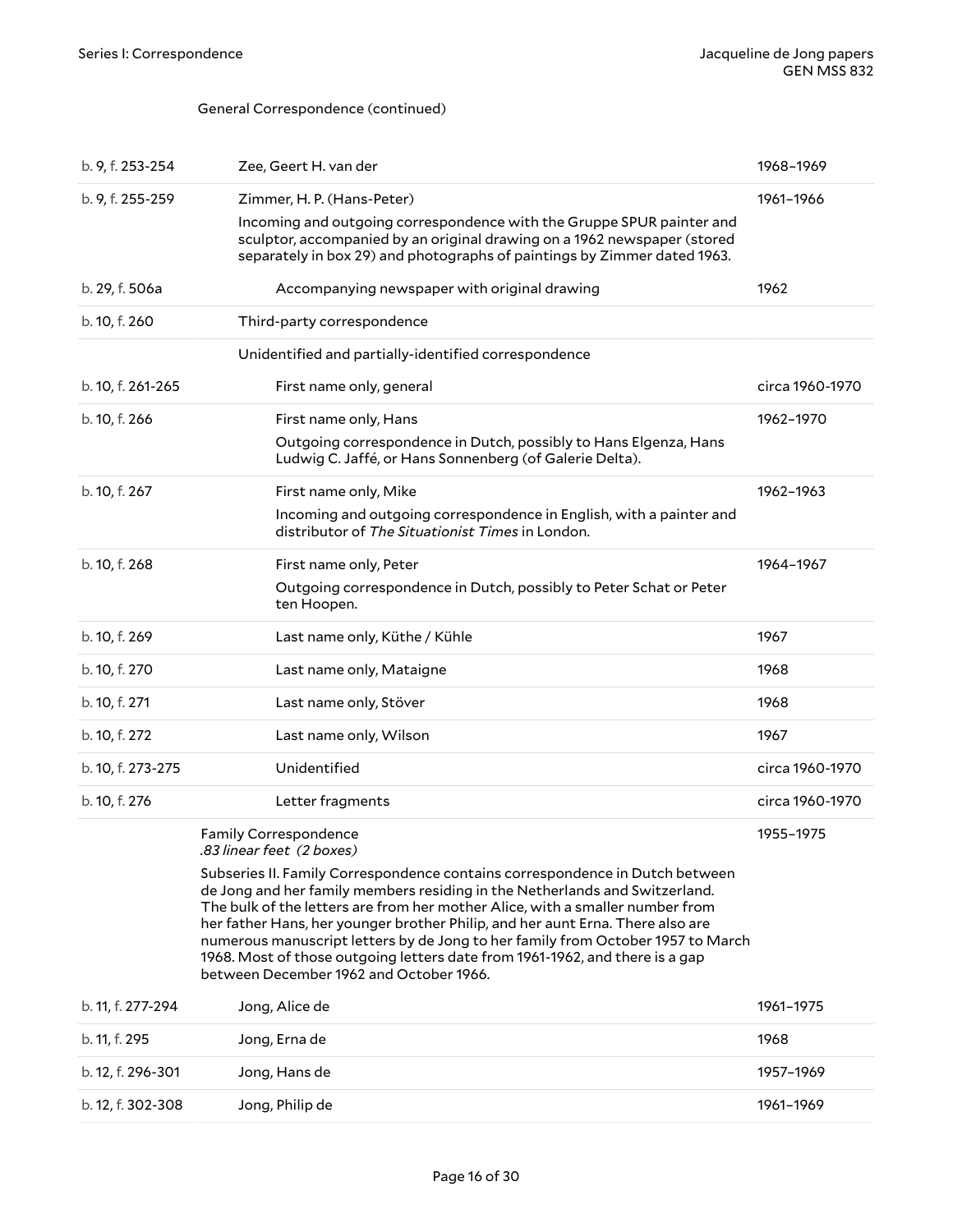#### Family Correspondence (continued)

| b. 12, f. 309-320 | Outgoing letters                                                                                                                           | 1957-1968 |
|-------------------|--------------------------------------------------------------------------------------------------------------------------------------------|-----------|
|                   | Autograph and typed letters by de Jong addressed collectively to her<br>mother, father, and brother, or sometimes simply to her "liefjes". |           |
| b. 12, f. 321     | Unidentified                                                                                                                               | 1955-1969 |
|                   | Letters from unidentified correspondents found among family<br>correspondence.                                                             |           |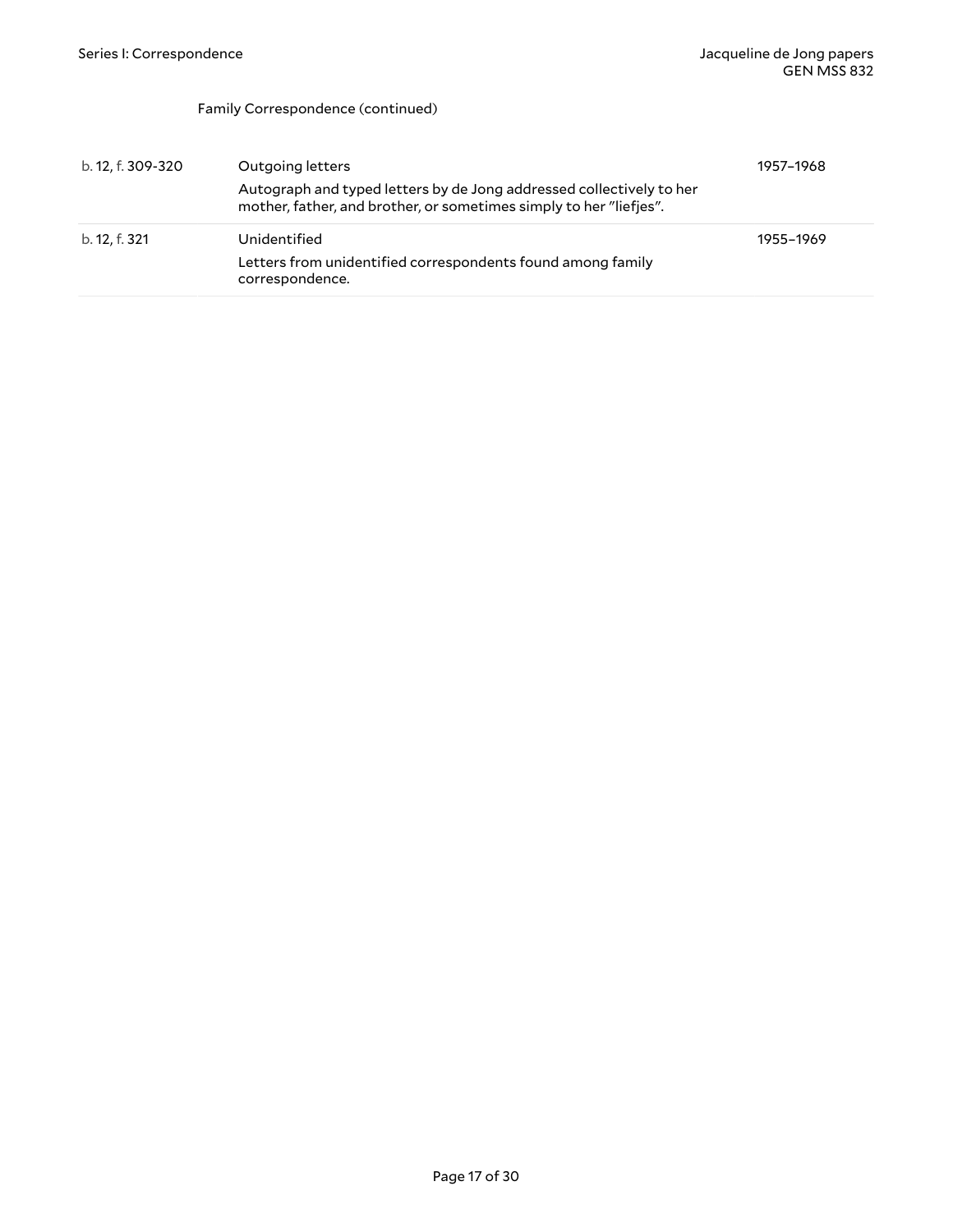### <span id="page-17-0"></span>**Series II: The Situationist Times Records, 1962–1970**

#### *2.29 linear feet (6 boxes)*

Series II. *The Situationist Times* Records documents the production of de Jong's magazine and, to a lesser extent, its distribution. Extent documents vary for each of the six published issues, but generally include research notes and outlines, source material for collages, article submissions, original maquettes, and distribution lists. Source material to be reproduced in the magazines comprises copies of archival photographs of historic buildings and museum objects, original photographs by de Jong, and magazine and newspaper clippings. Unless noted otherwise, the texts submitted to de Jong for publication in the magazine and contained in this series are generally typescripts with little to no editorial corrections. The series also includes materials to be included in a seventh issue of the magazine on the theme of "Wheels", which was never published, as well as general notes, clippings, administrative documents, and financial records pertaining to the magazine.

Box 31: Restricted fragile material. Reference surrogates have been substituted in the main files. For further information consult the appropriate curator.

Series II is arranged by issue number, followed by general records at the end.

|                   | Issue no. 1                                                                                     |          |
|-------------------|-------------------------------------------------------------------------------------------------|----------|
| b. 13, f. 322     | Draft by Jacqueline de Jong, "Critique on the political practise of<br>détournement", holograph | [1962]   |
| b. 13, f. 323-324 | Maquette                                                                                        | $[1962]$ |
| b. 13, f. 325     | Printed copy                                                                                    | 1962     |
|                   | Issue no. 2                                                                                     |          |
| b. 13, f. 326     | Receipts and distribution notes for issues no. 1-2                                              | 1962     |
| b. 13, f. 327     | Outline and notes for issue                                                                     | $[1962]$ |
|                   | Article submissions                                                                             |          |
| b. 13, f. 328     | Gasché, Rodolphe. "Zum SPUR Prozess"                                                            | [1962]   |
| b. 13, f. 329     | Vian, Boris. Musical score and lyrics for "Le Prisonnier"                                       | $[1962]$ |
|                   | Issue no. 3 ("Knots")                                                                           |          |
| b. 13, f. 330     | Research notes                                                                                  | $[1962]$ |
| b. 13, f. 331     | Notes and drawings relating to topology                                                         | [1962]   |
|                   | Article submissions                                                                             |          |
| b. 13, f. 332     | Bucaille, Max. "The Dog's Curse", collage<br>Accompanied by a letter from Bucaille.             | $[1962]$ |
| b. 13, f. 333     | Ehrenzwig, Anton "Meditation on the future of art", typescript with<br>manuscript corrections   | $[1962]$ |
| b. 13, f. 334     | Hay, George. "A short trip to chaos"                                                            | $[1962]$ |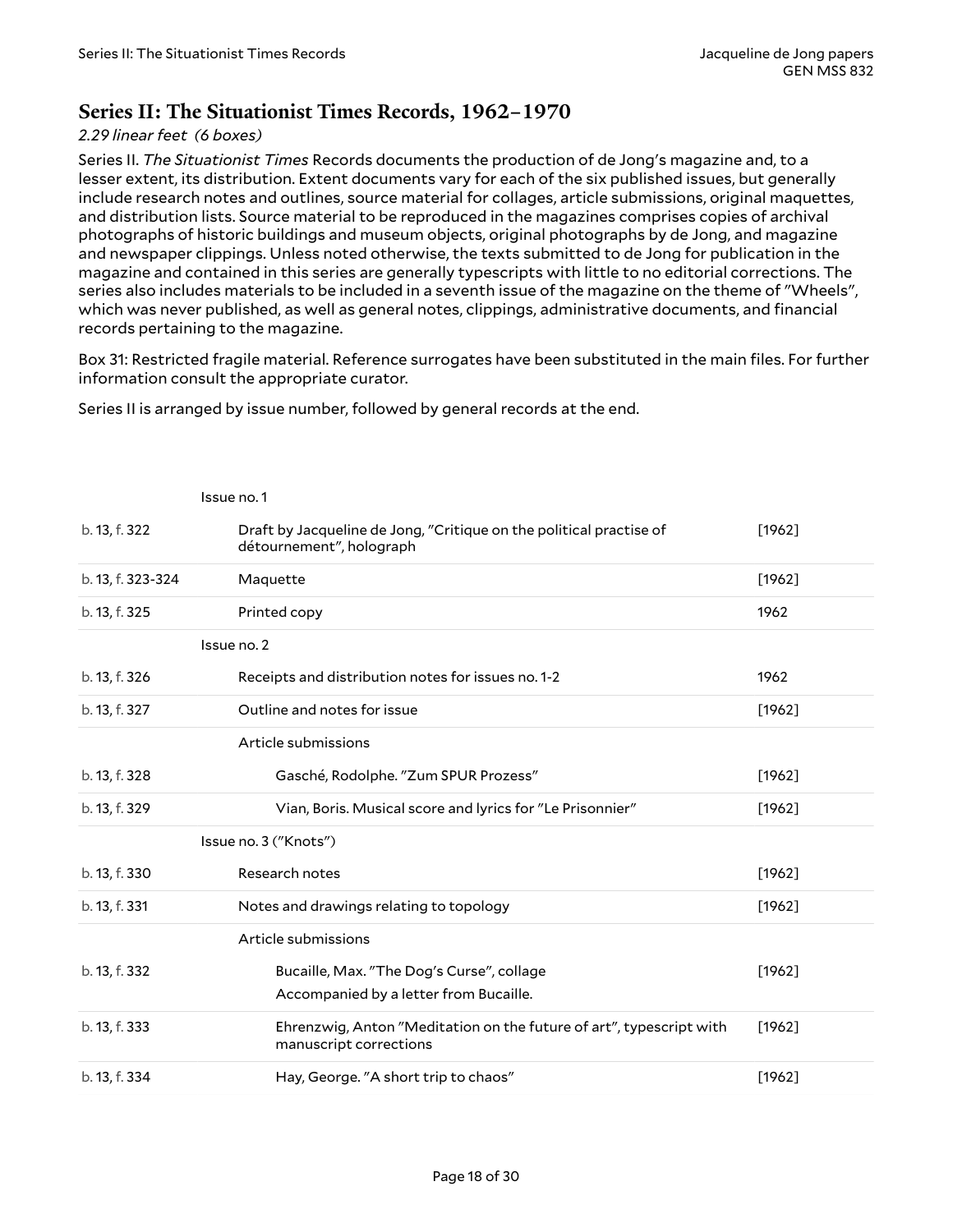#### Issue no. 3 ("Knots") > Article submissions (continued)

| b. 26, f. 496     | Themerson, Stefan. "St. Francis and the Wolf of Gubbio", maquette of<br>opera score                                                                                      | 1962      |
|-------------------|--------------------------------------------------------------------------------------------------------------------------------------------------------------------------|-----------|
|                   | Accompanied by a letter from Themerson.                                                                                                                                  |           |
| b. 13, f. 335     | "Topological study of the curve of Hoppe, of the knot, and of the<br>Ribbon of Moebius", two manuscripts                                                                 | $[1962]$  |
|                   | Two copies, in de Jong's hand and in an unidentified hand, likely an<br>English translation of a text by Max Bucaille.                                                   |           |
| b. 13, f. 336-339 | Maquette                                                                                                                                                                 | [1962]    |
| b. 13, f. 340     | Contact sheet                                                                                                                                                            | $[1962]$  |
| b. 13, f. 341-342 | Photographs and source material                                                                                                                                          | [1962]    |
|                   | Issue no. 4 ("Labyrinths")                                                                                                                                               |           |
| b. 14, f. 343     | Address list for distribution                                                                                                                                            | [1963]    |
| b. 14, f. 344-345 | Research notes                                                                                                                                                           | $[1963]$  |
| b. 14, f. 346     | Table of contents, illustration index, and bibliography drafts                                                                                                           | [1963]    |
|                   | Article submissions                                                                                                                                                      |           |
| b. 14, f. 347     | Doets, H. C. "Extract of literature found on the subject of 'A Egyptian<br>Tarot", typescript with corrections                                                           | [1963]    |
|                   | See also: Series I. Correspondence, Doets, H. C., Box 3, folder 63                                                                                                       |           |
| b. 14, f. 348     | Doets, H. C. "Contributions très petite à l'interprétation du tarot []"<br>Edits and additions were previously taped to the typescript, but have<br>been found detached. | $[1963]$  |
| b. 14, f. 349-350 | Eyck, Aldo van. "Beyond visibility", holograph and typed drafts                                                                                                          | [1963]    |
| b. 14, f. 351     | Fazakerley, Gordon. "Labyrinth project"                                                                                                                                  | [1963]    |
| b. 14, f. 352     | Jaffé, Hans. ["Les labyrinthes"]                                                                                                                                         | [1963]    |
| b. 14, f. 353     | Jong, Jacqueline de. "Luxor or martyr"                                                                                                                                   | [1963]    |
| b. 14, f. 354     | Mazman, Edward. "No happy returns for me"                                                                                                                                | [1963]    |
| b. 14, f. 355     | Mazman, Edward. "A seeker of labyrinths"                                                                                                                                 | [1963]    |
| b. 14, f. 356     | Schat, Peter. "Labyrint - een soort opera"                                                                                                                               | [1963]    |
| b. 14, f. 357     | Tomaszewski, Lech. "Nonorientable surfaces"                                                                                                                              | [1963]    |
| b. 14, f. 358-366 | Photographs and source material<br>Includes a photograph by Daniel Spoerri. May also include source materials<br>reproduced in issue no.5 and no.7.                      | [1963]    |
| b. 14, f. 367-368 | Contact sheets, and negatives                                                                                                                                            | [1963]    |
| b. 29, f. 506     | Newspaper clippings on Peter Schat's opera Labyrint                                                                                                                      | 1963-1964 |
| b. 14, f. 369     | Review of the issue in the ICA bulletin, no. 133                                                                                                                         | 1964      |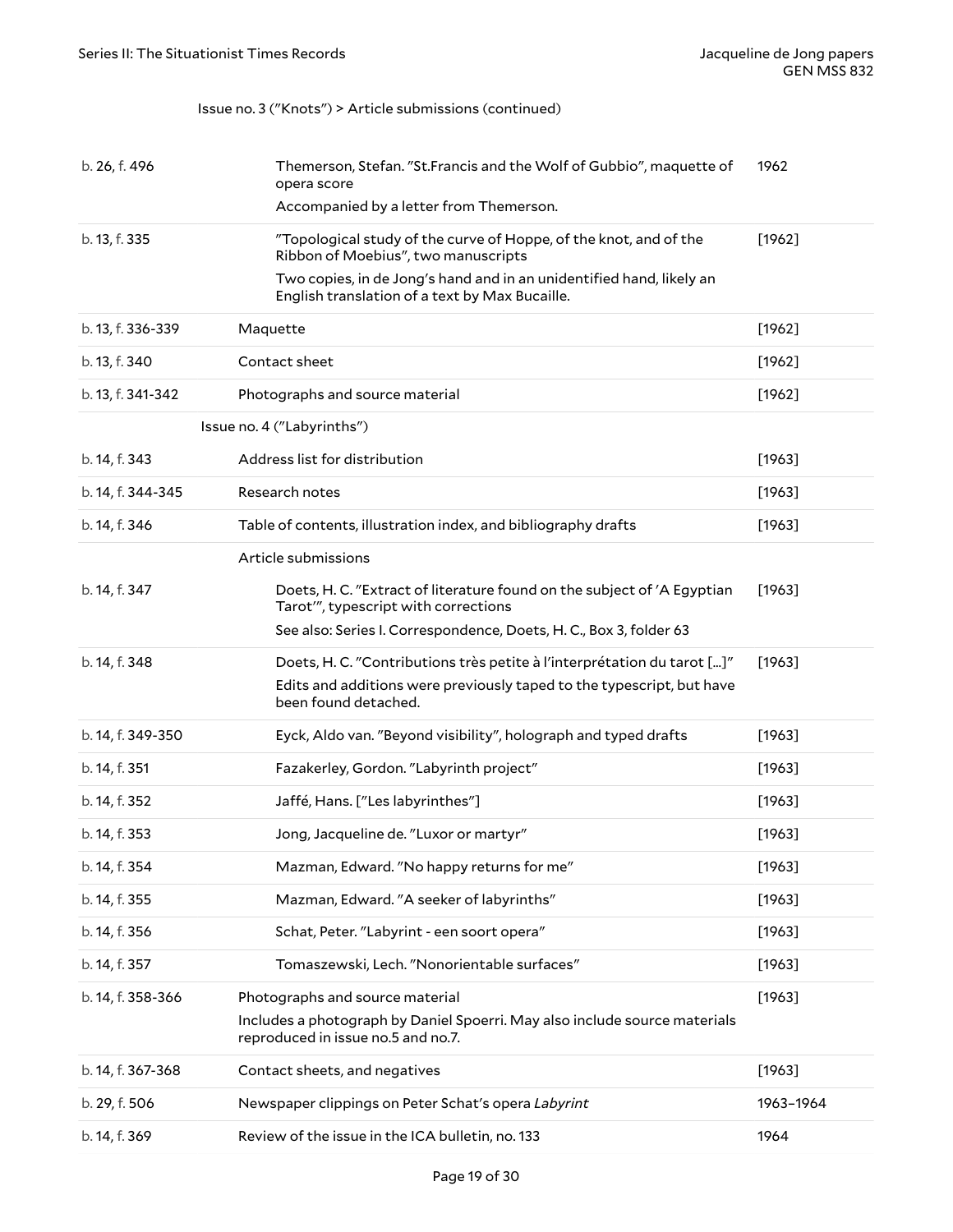|                   | Issue no. 5 ("Ring and Chains")                                                                                                       |                 |
|-------------------|---------------------------------------------------------------------------------------------------------------------------------------|-----------------|
| b. 15, f. 370-371 | Promotional material and distribution list                                                                                            | [1964]          |
|                   | Includes multiple autograph drafts of an introductory letter to the issue.                                                            |                 |
| b. 15, f. 372     | Binding invoices from J. A. Petersen                                                                                                  | 1964            |
|                   | Article submissions                                                                                                                   |                 |
| b. 26, f. 497-498 | Bucaille, Max. "Cosmogonies annulaires," "Structures d'anneau," and<br>other texts                                                    |                 |
| b. 15, f. 373     | Doets, H. C. "Some mathematical aspects"                                                                                              | 1964            |
|                   | With accompanying correspondence.                                                                                                     |                 |
| b. 15, f. 374     | Emmerich, David Georges. "Tournures"                                                                                                  | $[1964 - 1965]$ |
|                   | With accompanying correspondence and schematic images, as well as<br>a printing of Emmerich's article "Constructions autotendantes".  |                 |
| b. 15, f. 375     | Jorn, Asger. "Art and orders: On treason, the mass action of<br>reproduction, and the great artistic mass effect"                     | $[1964]$        |
| b. 15, f. 376     | Schade, Virtus. "Forgotten Knowledge of the Universe in the Children's [1964]<br>Hopscotch"                                           |                 |
| b. 15, f. 377     | Tomaszewski, Lech. "Regular forms of closed non-orientable surfaces"                                                                  | $[1964]$        |
| b. 16, f. 378-385 | Maquette                                                                                                                              | $[1964]$        |
| b. 16, f. 386-388 | Photographs and source material                                                                                                       | $[1964]$        |
| b. 28, f. 500-501 | Oversize materials                                                                                                                    |                 |
| b. 16, f. 389     | Addendum to the issue, printed                                                                                                        | 1965            |
|                   | Accompanied by the ICA Bulletin, no. 144 (February 1965), containing review<br>of the issue.                                          |                 |
|                   | Issue no. 6 (Lithographs)                                                                                                             |                 |
| b. 17, f. 390     | Call for submissions                                                                                                                  | $[1967]$        |
| b. 17, f. 391     | Outline of the issue                                                                                                                  | [1967]          |
| b. 17, f. 392-400 | Original lithographs                                                                                                                  | [1967]          |
|                   | Lithographs by Pierre Alechinsky, Jacqueline de Jong, Asger Jorn, Wilfredo<br>Lam, Roberto Matta, Antonio Saura, Topor, and Jan Voss. |                 |
| b. 17, f. 401     | Mailing list and invoices                                                                                                             | [1967]          |
| b. 17, f. 402     | Press review list and promotional material                                                                                            | [1967]          |
|                   | Issue no. 7 ("Wheels")                                                                                                                |                 |
| b. 17, f. 403     | Notes and drawings                                                                                                                    | undated         |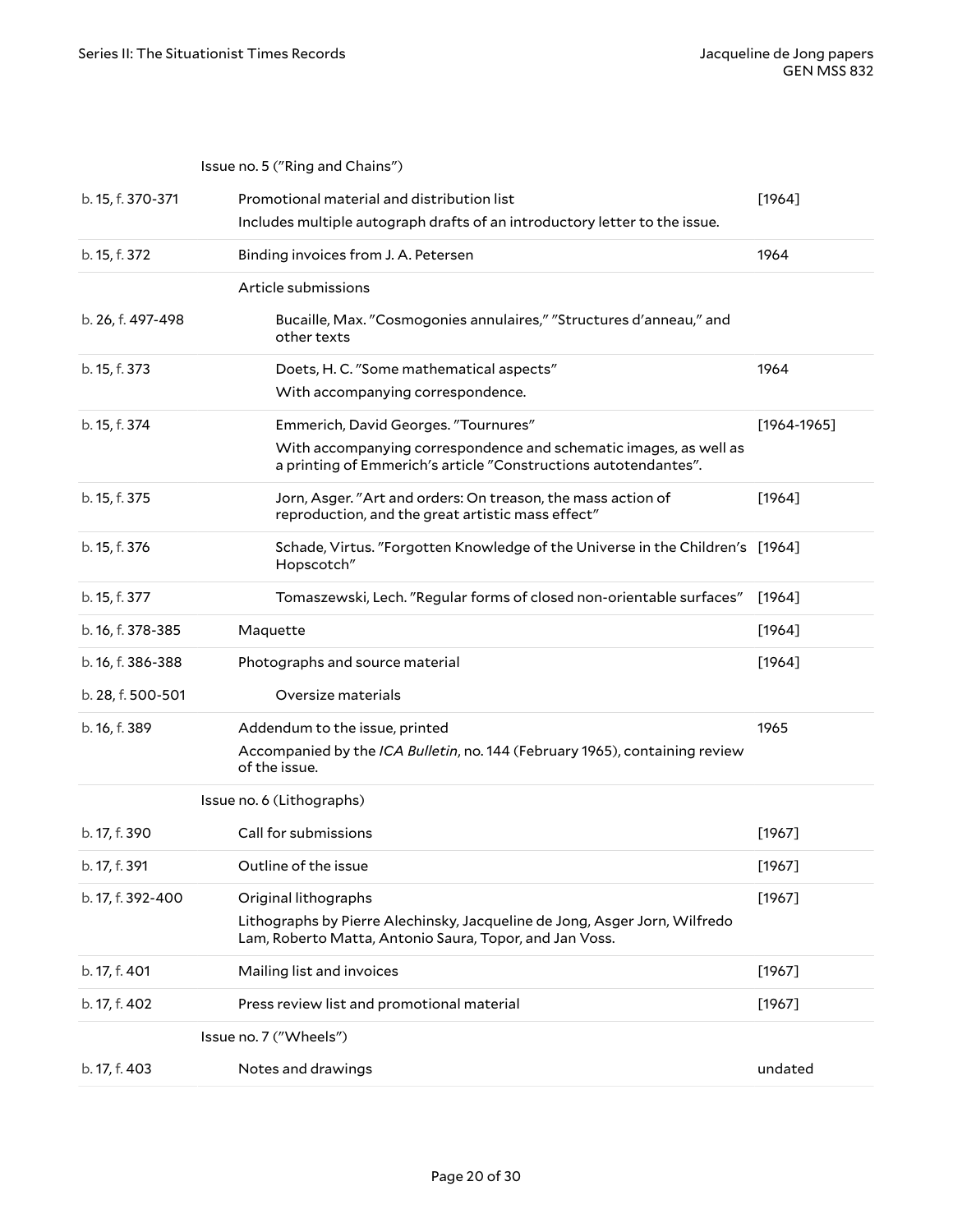#### Issue no. 7 ("Wheels") (continued)

| b. 17, f. 404-407 | "Peter Mayer Practical Chemistry"<br>Original grouping of documents relating to spirals and wheels, perhaps<br>for inclusion in issue no. 7. Includes a notebook collating photographs and<br>drawings, short holograph texts on wheels, a letter dated 1966 July 8 from<br>Dutch writer Peter ten Hoopen to Jong, and other material. | 1966-1968       |
|-------------------|----------------------------------------------------------------------------------------------------------------------------------------------------------------------------------------------------------------------------------------------------------------------------------------------------------------------------------------|-----------------|
|                   | Photographs and source material                                                                                                                                                                                                                                                                                                        |                 |
| b. 17, f. 408-411 | "Wheels"                                                                                                                                                                                                                                                                                                                               | undated         |
| b. 18, f. 412-414 | "Wiel - no. 7, never made"                                                                                                                                                                                                                                                                                                             | undated         |
|                   | Photographs were removed from an album and sleeved individually<br>during processing.                                                                                                                                                                                                                                                  |                 |
| b. 18, f. 415-416 | "ST 7 Wheels"                                                                                                                                                                                                                                                                                                                          | undated         |
| b. 18, f. 417     | Unlabeled album                                                                                                                                                                                                                                                                                                                        | undated         |
|                   | Photographs were removed from an album and sleeved individually<br>during processing.                                                                                                                                                                                                                                                  |                 |
| b. 18, f. 418-424 | Other photographs and source material                                                                                                                                                                                                                                                                                                  | undated         |
|                   | General records                                                                                                                                                                                                                                                                                                                        |                 |
| b. 19, f. 425     | Notes on distribution of the magazine                                                                                                                                                                                                                                                                                                  | circa 1962-1967 |
| b. 19, f. 426     | Miscellaneous notes                                                                                                                                                                                                                                                                                                                    | circa 1962-1968 |
|                   | Holograph and typed notes with sketches related to the magazine and to<br>de Jong's artwork, accompanied by a photograph and The Something Else<br>Newsletter vol. 1, no. 7 (January 1968).                                                                                                                                            |                 |
| b. 19, f. 427     | Newspaper clippings, photocopies                                                                                                                                                                                                                                                                                                       | 1963-1965       |
|                   | Includes reviews of the magazine and articles on de Jong.                                                                                                                                                                                                                                                                              |                 |
| b. 31, f. 517     | Restricted fragile originals                                                                                                                                                                                                                                                                                                           | 1963-1965       |
|                   | Box 31: Restricted fragile material. Reference surrogates have been<br>substituted in the main files. For further information consult the<br>appropriate curator.                                                                                                                                                                      |                 |
| b. 19, f. 428     | Publishing contract with Rhodos                                                                                                                                                                                                                                                                                                        | 1964            |
| b. 19, f. 429     | <b>Expense reports</b>                                                                                                                                                                                                                                                                                                                 | 1963-1969       |
| b. 19, f. 430     | Rhodos invoices                                                                                                                                                                                                                                                                                                                        | 1965-1968       |
| b. 19, f. 431     | Miscellaneous invoices                                                                                                                                                                                                                                                                                                                 | 1962-1968       |
| b. 19, f. 432-433 | Crédit Lyonnais bank statements and credit advices                                                                                                                                                                                                                                                                                     | 1967-1970       |
|                   | Found with The Situationist Times materials. Some of the financial records<br>pertain to Rhodos explicitly, but others may relate to personal finances.                                                                                                                                                                                |                 |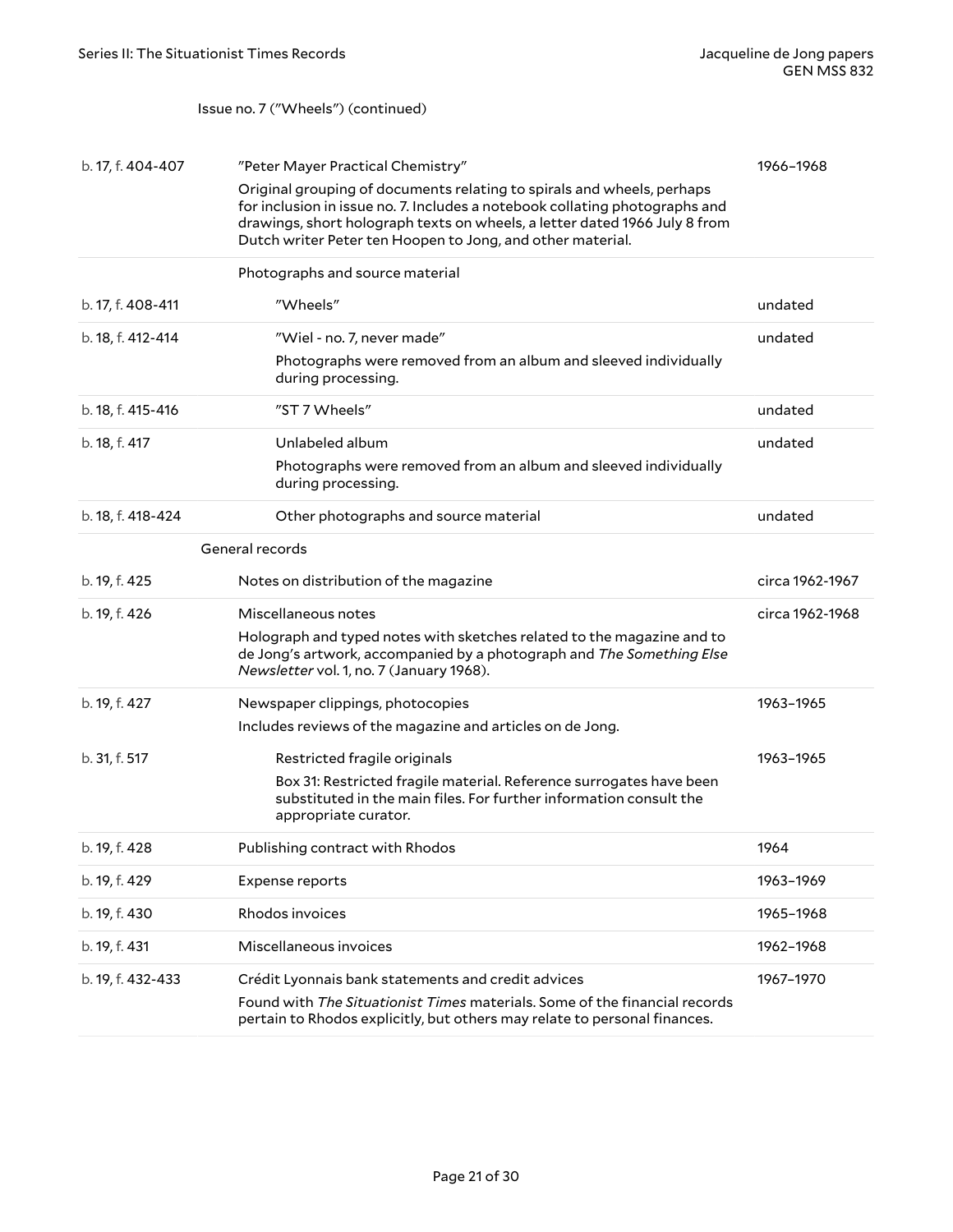#### General records (continued)

b. 19, f. 434 "Documents relating to the initial period of The Situationist Times" "MUTANT" tract anonymously published by Asger Jorn and Guy Debord, and two documents related to Peter Schat's musical composition "Entelechie II." Originally included letters from Rodolphe Gasché, now in Series I. Correspondence, Box 4, folder 95 1962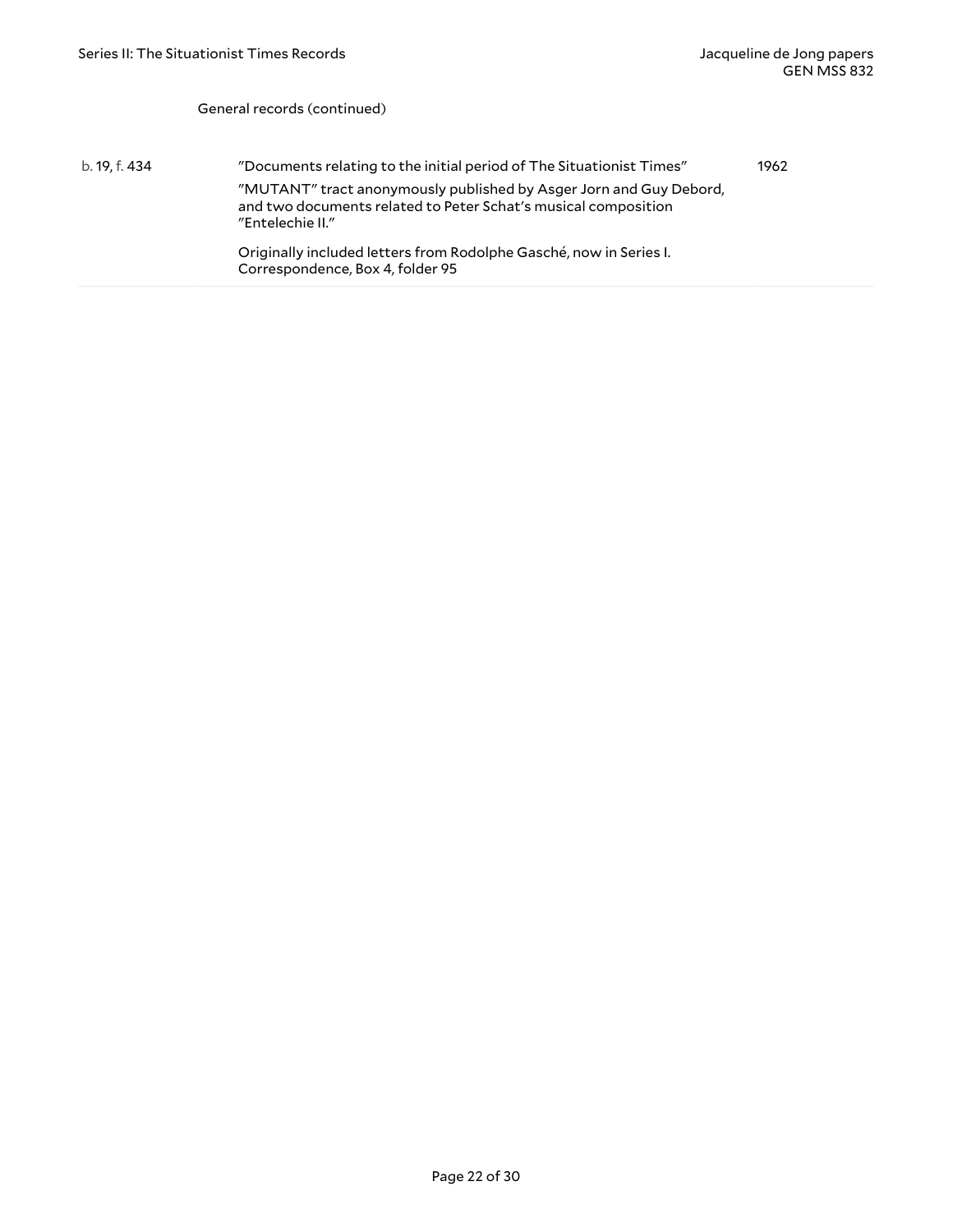# <span id="page-22-0"></span>**Series III: Writings, 1962–1983**

### *2.01 linear feet (3 boxes)*

Series III. Writings contains works, largely from the early 1960s, by Jacqueline de Jong, Asger Jorn, and Guy Atkins.

Organized into two subseries: Writings of Jacqueline de Jong, and Writings of Others.

<span id="page-22-1"></span>

|                   | Writings of Jacqueline de Jong<br>1.59 linear feet (2 boxes)                                                                                                                                                                                                                                                                                                                                                                                                                                                                                                                                                                                                                                | 1962-1983  |
|-------------------|---------------------------------------------------------------------------------------------------------------------------------------------------------------------------------------------------------------------------------------------------------------------------------------------------------------------------------------------------------------------------------------------------------------------------------------------------------------------------------------------------------------------------------------------------------------------------------------------------------------------------------------------------------------------------------------------|------------|
|                   | The subseries contains original artist's books, drafts of short texts, notes, and<br>sketches. Several short texts contain theoretical discussions of situationism<br>and express how de Jong positioned herself and her magazine against her<br>contemporaries. The original and unique artists' books document a lesser-<br>known facet of de Jong's creative work in the early 1960s. The books combine<br>illustrations by de Jong, and texts authored by her or in collaboration with other<br>writers, such as Dutch author Jan Holsbergen. Also included are the woodcuts and<br>notes for de Jong's the book project The Case of the Ascetic Satyr, co-authored<br>with Asger Jorn. |            |
|                   | Arranged alphabetically by title.                                                                                                                                                                                                                                                                                                                                                                                                                                                                                                                                                                                                                                                           |            |
| b. 20, f. 435     | "Asger Jorn", text for the Barbican Art Gallery show, draft, holograph                                                                                                                                                                                                                                                                                                                                                                                                                                                                                                                                                                                                                      | 1983       |
| b. 20, f. 436     | Les aventures Vskaye ou les alouettes sur le canapé, original artist's book                                                                                                                                                                                                                                                                                                                                                                                                                                                                                                                                                                                                                 | 1962       |
|                   | Features twenty original drawings in crayon, ink, and pastel. Front and back<br>cover decorated with artworks in gouache, ink, and pastel.                                                                                                                                                                                                                                                                                                                                                                                                                                                                                                                                                  |            |
| b. 27, f. 499     | The Case of the Ascetic Satyr, artist's book project                                                                                                                                                                                                                                                                                                                                                                                                                                                                                                                                                                                                                                        | 1962       |
|                   | Set of eleven woodcuts by de Jong accompanied by manuscript notes by de<br>Jong and Asger Jorn written on exhibition flyers, hotel stationery, reused<br>paper, and napkins. After de Jong created the woodcuts in 1962, Jorn wished<br>to publish them in a novel with accompanying text, which the pair drafted<br>over the next years in the form of playful notes on any material at hand.                                                                                                                                                                                                                                                                                              |            |
| b. 20, f. 437     | Chanson du pouvoir inattendu, original artist's book                                                                                                                                                                                                                                                                                                                                                                                                                                                                                                                                                                                                                                        | circa 1962 |
|                   | In a handsewn binding featuring sixteen pages of manuscript text, original<br>ink drawings, and woodcuts.                                                                                                                                                                                                                                                                                                                                                                                                                                                                                                                                                                                   |            |
| b. 20, f. 438-439 | "Declaration of creative work", drafts, typescript                                                                                                                                                                                                                                                                                                                                                                                                                                                                                                                                                                                                                                          | 1965       |
|                   | Editorial statement on de Jong's departure from the Internationale<br>situationniste and her opposition towards the Scandinavian Bauhaus<br>Situationists. Accompanied by a typescript draft discussing Jørgen Nash and<br>Jens Jørgen Thorsen, as well as a variety of situationist writings by identified<br>and unidentified authors, typed or recorded in de Jong's handwriting.<br>These include "The struggle for the control of the new techniques<br>of conditions" (notes on Guy Debord's Rapport sur la construction<br>des situations, 1957) and "Intervention von Wolman, Deligierter der<br>internaitonalen Lettristen am Kongres in Alba, September 1956".                    |            |
| b. 20, f. 440     | Dream book, manuscript notebook                                                                                                                                                                                                                                                                                                                                                                                                                                                                                                                                                                                                                                                             | 1962       |
|                   | Front and back cover decorated with a signed gouache artwork.                                                                                                                                                                                                                                                                                                                                                                                                                                                                                                                                                                                                                               |            |
| b. 20, f. 441     | "Development of the Situation of the Situationist Times from 1962 untill<br>today", draft, typescript                                                                                                                                                                                                                                                                                                                                                                                                                                                                                                                                                                                       | undated    |
|                   | Accompanied by holograph notes.                                                                                                                                                                                                                                                                                                                                                                                                                                                                                                                                                                                                                                                             |            |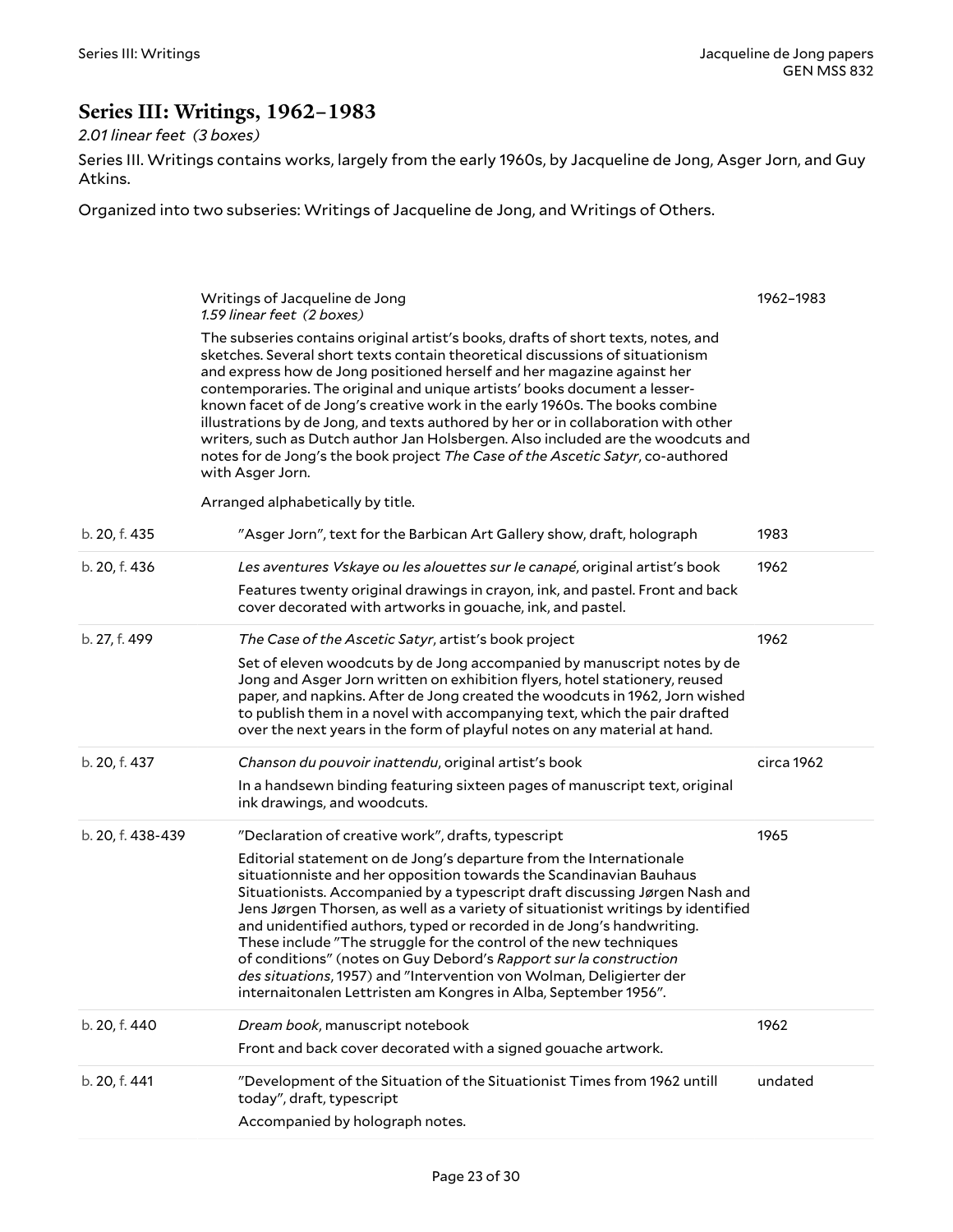#### Writings of Jacqueline de Jong (continued)

<span id="page-23-0"></span>

| b. 20, f. 442      | Electron, original artist's book                                                                                                                                                         | 1964            |
|--------------------|------------------------------------------------------------------------------------------------------------------------------------------------------------------------------------------|-----------------|
|                    | Features original drawings in ink and gouache by de Jong and the typed<br>poem "Elektron" by Jan Holsbergen. Accompanied by two manuscript letters<br>from Holsbergen.                   |                 |
| b. 20, f. 443      | "Loodgieters en Ambivalentie", draft, typescript with holograph corrections 1963                                                                                                         |                 |
| b. 20, f. 444      | "To the martyrs of the tractionists", autograph and typed drafts                                                                                                                         | undated         |
| b. 20, f. 445-446  | "The Vicious Circle-or the Trialectical Development in European Art," typed undated<br>drafts with manuscript corrections                                                                |                 |
|                    | The text contains de Jong's editorial explanations of The Situationist Times<br>issues no. 3-5.                                                                                          |                 |
| b. 20, f. 447      | "Wahlkönig of prise de position", drafts, typescript                                                                                                                                     | 1965            |
| b. 20, f. 448      | Untitled notebook                                                                                                                                                                        | circa 1965-1966 |
|                    | Contains various notes, including on situationism, and sketches.                                                                                                                         |                 |
| b. 20, f. 449      | Untitled sketchbook                                                                                                                                                                      | 1964            |
|                    | Contains ten signed drawings in blue pen.                                                                                                                                                |                 |
|                    | Writings of Others<br>.42 linear feet (1 box)                                                                                                                                            | 1962-1963       |
|                    | This subseries contains texts by Guy Atkins and Asger Jorn. Writings of others<br>can also be found in The Situationist Times records, subject files, and enclosed in<br>correspondence. |                 |
|                    | Arranged alphabetically by author.                                                                                                                                                       |                 |
| b. 21, f. 450      | Atkins, Guy. "New York Diary", typescript                                                                                                                                                | 1962            |
|                    | Accompanied by a manuscript letter from Atkins to Asger Jorn.                                                                                                                            |                 |
| b. 21, f. 451-451a | Jorn, Asger. "Held & Hasard", proofs                                                                                                                                                     | $[1963]$        |
|                    | Two incomplete sets of proofs and manuscript pages for Jorn's book<br>(Copenhagen: Borgens Forlag, 1963).                                                                                |                 |
| b. 21, f. 452      | Jorn, Asger. "Ting og polis", maquette                                                                                                                                                   | 1963            |
|                    | Original maquette for Jorn's book (Copenhagen: Borgens Forlag, 1964),<br>containing proof pages with holograph corrections.                                                              |                 |
| b. 21, f. 453-454  | Jorn, Asger. Miscellaneous drafts and notes                                                                                                                                              | Circa 1965-1970 |
|                    | Fragmentary drafts and notes, in manuscript and typescript. Accompanied<br>by photographs of exhibitions and artworks, and newspaper clippings about<br>Jorn.                            |                 |
| b. 28, f. 502      | Accompanying clippings                                                                                                                                                                   | 1968-1970       |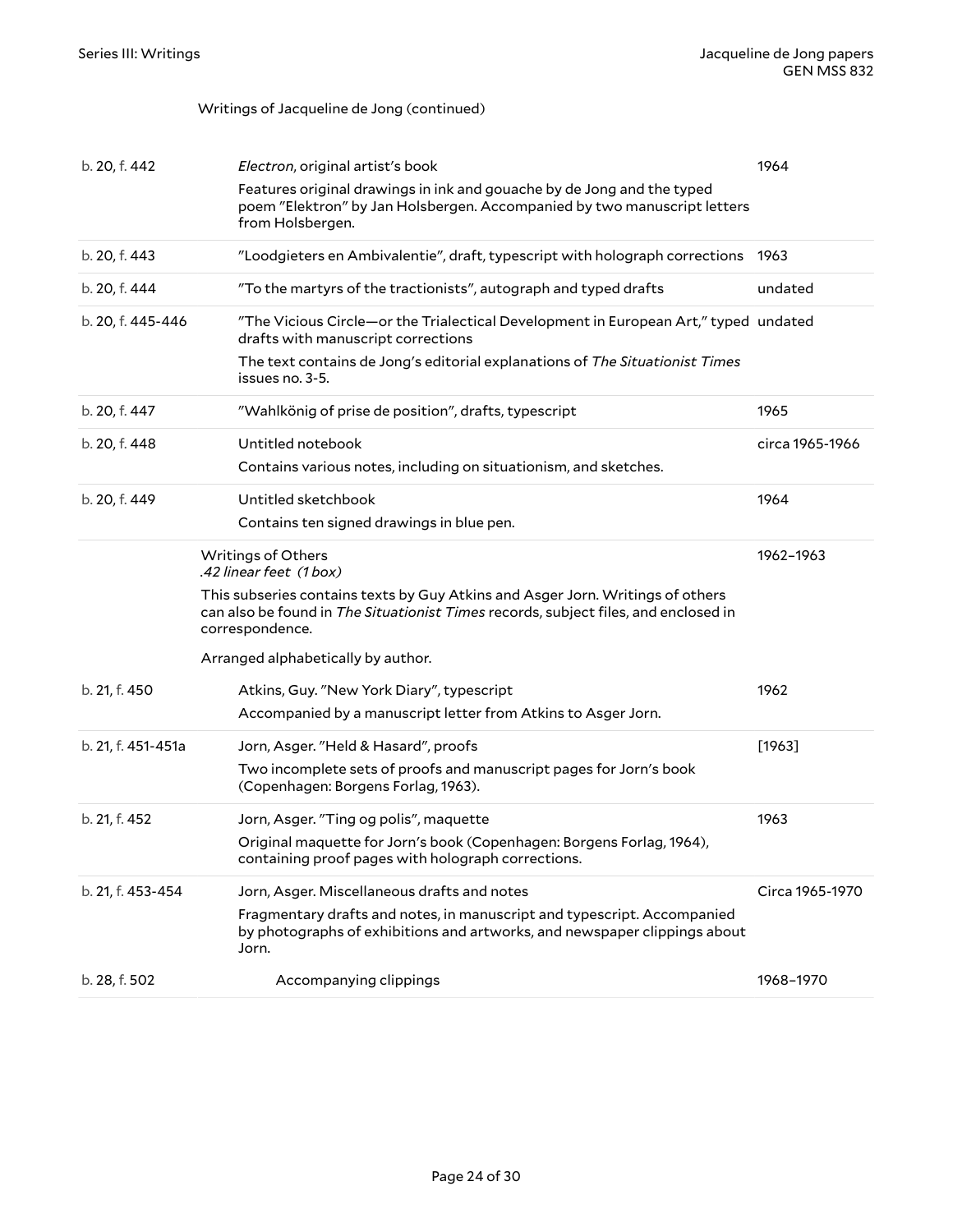## <span id="page-24-0"></span>**Series IV: Subject Files, 1957–1979**

Series IV. Subject Files contains notes, original texts, tracts, newspapers, other printed matter, letters, and photographs dating largely from the 1960s on topics related to situationism, the avant-garde art group Gruppe SPUR, and the protests of May 1968 in Paris. The materials were generally found together, either in labeled topical files or in the same original boxes.

Organized into three subseries: Situationism, Gruppe SPUR, and Protests of May 1968.

<span id="page-24-1"></span>

|               | Situationism                                                                                                                                                                                                                                                                                                                                                                                                                                        | 1957-1979 |
|---------------|-----------------------------------------------------------------------------------------------------------------------------------------------------------------------------------------------------------------------------------------------------------------------------------------------------------------------------------------------------------------------------------------------------------------------------------------------------|-----------|
|               | The subseries contains files documenting exhibitions, conferences, and<br>publications spearheaded by the Internationale situationiste and related<br>groups. Of particular interest are de Jong's notes from the fifth Internationale<br>Situationniste conference in Göteborg, Guy Debord's mock-up for his idea of<br>the English-language magazine that would become The Situationist Times, and<br>theoretical texts in draft or printed form. |           |
| b. 22, f. 455 | Account for exhibition in Odense (Denmark)                                                                                                                                                                                                                                                                                                                                                                                                          | 1962      |
|               | Carbon copy of a manuscript letter by de Jong addressed to the<br>Scandinavian section of the Second Situationist International containing<br>biographical information, painting dimensions, and painting prices for an<br>upcoming exhibition in Odense, Denmark.                                                                                                                                                                                  |           |
| b. 22, f. 456 | "Amsterdam-Stedelijk Exhibition I.S."                                                                                                                                                                                                                                                                                                                                                                                                               | undated   |
|               | Photocopies of original letters and press clipping related to the Situationist<br>International exhibition at the Stedelijk Museum, Amsterdam (1960).<br>Correspondents include Asger Jorn, Guy Debord, W. Sandberg, and Hans<br>Jaffé                                                                                                                                                                                                              |           |
| b. 22, f. 457 | "Dossier Debord Sit. Times "Entwürfe" 1960-1961"                                                                                                                                                                                                                                                                                                                                                                                                    | 1960-1961 |
|               | Contains a mock-up of Guy Debord's planned version of Situationist<br>Times no. 1, accompanied by typescript copies in French and English, with<br>manuscript corrections, of the text "L'absence et ses habilleurs" / "The<br>absence and its inhabitents."                                                                                                                                                                                        |           |
| b. 22, f. 458 | "Dossier Göteborg-Konferenz"                                                                                                                                                                                                                                                                                                                                                                                                                        | 1961      |
|               | Contains documents related to the fifth Internationale Situationniste<br>conference in Göteborg, Sweden, in August 1961, including notes and<br>drawings by de Jong; a typescript "Propositions pour un programme<br>d'action", and a press clipping.                                                                                                                                                                                               |           |
| b. 22, f. 459 | "Dossier ICA, London 1960"                                                                                                                                                                                                                                                                                                                                                                                                                          | 1960      |
|               | Contains the ICA Bulletin no. 107 (1960 Sept./Oct.), a postcard and letter<br>from Guy Debord; and a postcard from Asger Jorn, Guy Debord, and Hans-<br>Peter Zimmer inviting de Jong to the ICA meeting.                                                                                                                                                                                                                                           |           |
| b. 22, f. 460 | "Dossier I.S. Tracts, Flugblätter, Interna"                                                                                                                                                                                                                                                                                                                                                                                                         | 1962      |
|               | Contains Situationist International texts: a typed draft with manuscript<br>corrections and a printed copy of "Nicht Hinauslehnen!" by de Jong, Jorgen<br>Nash, and Ansgar Elde; the printed tract "Proclamation from l'Internationale<br>Situationniste!"; and the typescript of "Résolution adoptée par la 4e session<br>du C.C. de l'I.S.".                                                                                                      |           |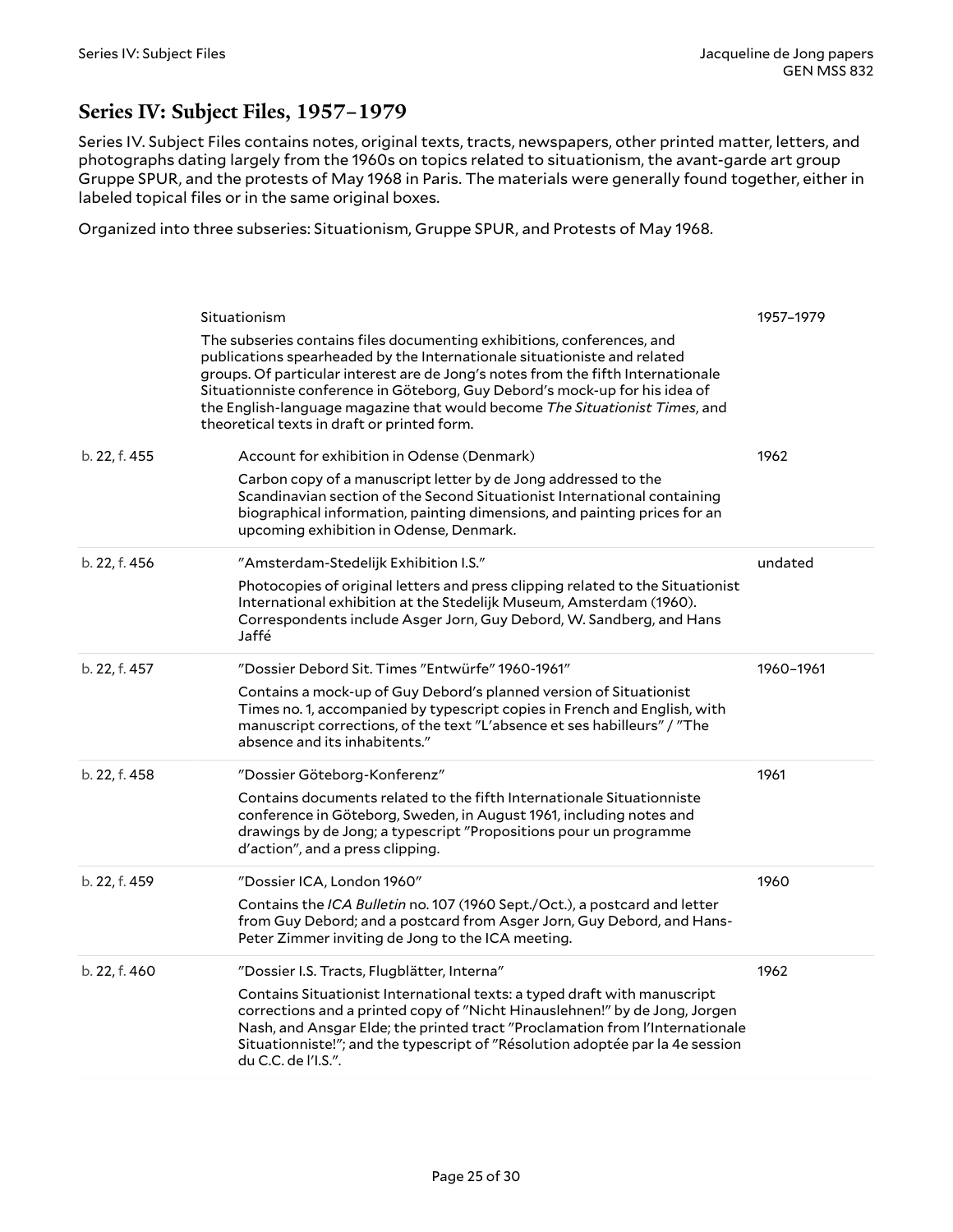Situationism (continued)

<span id="page-25-0"></span>

| b. 22, f. 461 | "Dossier Mutant Debord and Jorn"                                                                                                                                                                                                                                                                                                                                                                                                                     | 1962                |
|---------------|------------------------------------------------------------------------------------------------------------------------------------------------------------------------------------------------------------------------------------------------------------------------------------------------------------------------------------------------------------------------------------------------------------------------------------------------------|---------------------|
|               | Contains texts related to Mutant, an association between Guy Debord and<br>Asger Jorn: several typed and manuscript drafts of the tract "European<br>critique of the academic association of universities, colleges, and research<br>institutes []" in French and English accompanied by the printed copy of the<br>tract, and a typed draft of "Considérations générales pour la revue Mutant"<br>with a manuscript postcript by Michèle Bernstein. |                     |
|               | "Tracts and documents"                                                                                                                                                                                                                                                                                                                                                                                                                               |                     |
|               | Printed material relating to the Internationale Situationniste's theoretical<br>foundations and its exclusion of Gruppe SPUR and Attila Kotanyi.                                                                                                                                                                                                                                                                                                     |                     |
| b. 28, f. 503 | Internationale lettriste, Internationale lettriste, no. 3                                                                                                                                                                                                                                                                                                                                                                                            | 1953                |
| b. 28, f. 504 | Internationale Situationniste, Aux poubelles de l'histoire!                                                                                                                                                                                                                                                                                                                                                                                          | 1962                |
| b. 22, f. 462 | Olmo, Walter, Rapporto informativo su: come non si comprende l'acte<br>musicale                                                                                                                                                                                                                                                                                                                                                                      | circa 1957          |
| b. 22, f. 463 | <b>Tracts</b><br>Includes "Nicht Hinauslehnen" by the I.S.'s central committee,<br>"Déclaration sur les procès contre l'Internationale Situationniste en<br>Allemagne fédérale", "Hands off Alexander Trocchi", "Préliminaires<br>pour une définition de l'unité du programme révolutionnaire", and "Sur<br>l'exclusion d'Attila Kotanyi".                                                                                                           | 1960-1962           |
| b. 22, f. 464 | Photographs "Dossier Pinot-Gallizio"<br>Reprints of black-and-white photographs of Giuseppe Pinot-Gallizio with de<br>Jong in his studio.                                                                                                                                                                                                                                                                                                            | undated             |
| b. 22, f. 465 | Photographs, miscellaneous<br>Four photographic prints, including two of Swiss artist Daniel Spoerri and de<br>Jong.                                                                                                                                                                                                                                                                                                                                 | 1979 and<br>undated |
|               | <b>Gruppe SPUR</b><br>The subseries largely contains printed material, such as tracts, posters, and<br>periodicals, issued by the German avant-garde group, in addition to files on the<br>trials of Gruppe SPUR members by the German authorities and the invention<br>of the sham character Bolus Krim by artist Erwin Eisch and the collaborative<br>RADAMA.                                                                                      | 1961-1967           |
| b. 22, f. 466 | Brochure "Unver Bindliche, Richt Linien"                                                                                                                                                                                                                                                                                                                                                                                                             | [1962]              |
|               | By Christofer Baldeney, Rodolphe Gasché and Dieter Kunzelmann                                                                                                                                                                                                                                                                                                                                                                                        |                     |
| b. 22, f. 467 | Exhibition catalogue "Lothar Fisher - Heimred Prem", Galerie van de Loo                                                                                                                                                                                                                                                                                                                                                                              | 1967                |
| b. 22, f. 468 | File "Bolus Krim SPUR - Radama"                                                                                                                                                                                                                                                                                                                                                                                                                      | 1961                |
|               | Contains a memorial bookmark, newspaper clippings, and two typed texts<br>with manuscript corrections: Susanne Carwin's text "Slechtes gewissen" and<br>de Jong's "Bolus eventualis"                                                                                                                                                                                                                                                                 |                     |
| b. 31, f. 518 | Restricted fragile newspaper clippings                                                                                                                                                                                                                                                                                                                                                                                                               | 1961                |
|               | Box 31: Restricted fragile material. Reference surrogates have been<br>substituted in the main files. For further information consult the<br>appropriate curator.                                                                                                                                                                                                                                                                                    |                     |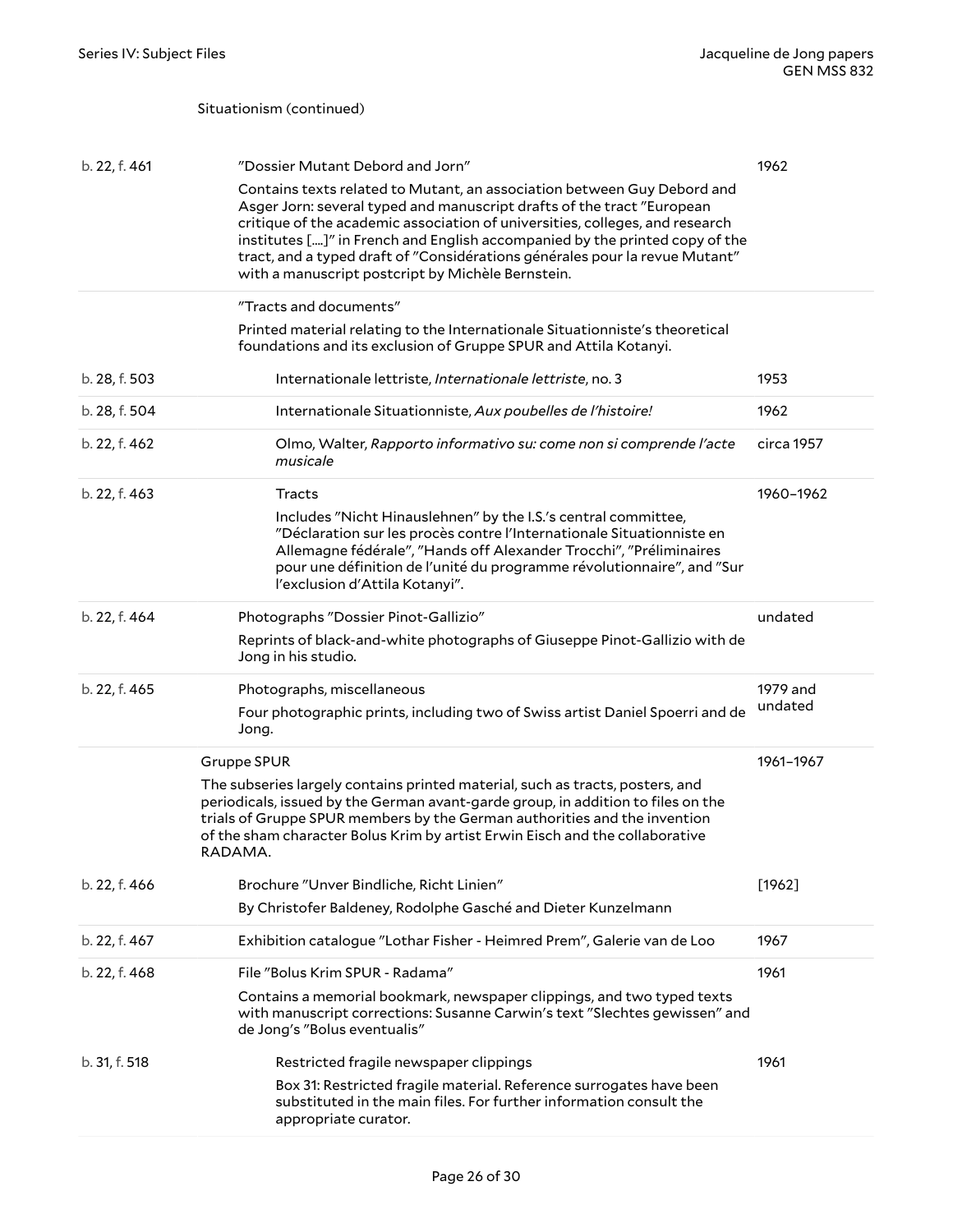#### Gruppe SPUR (continued)

<span id="page-26-0"></span>

| b. 22, f. 469     | File "Procès SPUR"                                                                                                                                                                                               | 1962-1964 |
|-------------------|------------------------------------------------------------------------------------------------------------------------------------------------------------------------------------------------------------------|-----------|
| b. 22, f. 470     | Periodical Anschlag vol. 1, no. 1-2                                                                                                                                                                              | 1964      |
| b. 22, f. 471     | Periodical Ludus, no. 2                                                                                                                                                                                          | 1961      |
| b. 22, f. 472     | Periodical Texturen, no. 9<br>Inscribed on the inside cover by Dieter Kunzelmann.                                                                                                                                | 1964      |
| b. 30 (Broadside) | Poster for exhibition SPUR: Bilder und Plastiken at Galerie van de Loo                                                                                                                                           | 1962      |
| b. 22, f. 473     | Tracts and manifestos                                                                                                                                                                                            | 1961-1964 |
|                   | Including the tract "Nicht Hinauslehnen!" by de Jong, Jorgen Nash, and<br>Ansgar Elde.                                                                                                                           |           |
|                   | Protests of May 1968                                                                                                                                                                                             | 1965-1970 |
|                   | The subseries contains photographs, tracts, and newspaper coverage of the<br>protest movement, as well as of student and labor unrest in the years leading to<br>the May 1968 protests.                          |           |
| b. 23, f. 474     | Clippings related to student protests                                                                                                                                                                            | 1967      |
| b. 23, f. 475     | Photographs by Helle Nielsen                                                                                                                                                                                     | 1968      |
|                   | Six original photographs of the May 1968 events with the photographer's<br>stamp on the verso.                                                                                                                   |           |
| b. 23, f. 476     | Photographs by Eddy Posthuma de Boer                                                                                                                                                                             | 1968      |
|                   | Sixteen original photographs of the May 1968 events with the<br>photographer's stamp on the verso, published in Cees Nooteboom's book De<br>Parijse beroerte. Accompanied by a letter from Boer to Hans de Jong. |           |
| b. 23, f. 477     | Political tracts                                                                                                                                                                                                 | 1967-1968 |
|                   | Contains Division Leclerc, "La machine infernale"; C.P.A.O., "Combat pour<br>l'autonomie ouvrière"; and anynonymous, "Le coup de Strassbourg des<br>'autonomes': la révolution trahie par la police".            |           |
|                   | Publications                                                                                                                                                                                                     |           |
| b. 29, f. 507     | Action, no. 18, 19, 20, 27, and 29                                                                                                                                                                               | 1968      |
| b. 29, f. 508     | Algemeen handelsblad                                                                                                                                                                                             | 1965      |
|                   | Page from 1965 January 12 issue.                                                                                                                                                                                 |           |
| b. 29, f. 509     | La cause du peuple, no. 19                                                                                                                                                                                       | 1970      |
| b. 23, f. 478     | L'Enragé, no. 1, 2, 5, 6, 7, and 11                                                                                                                                                                              | 1968      |
| b. 29, f. 510     | Le Figaro littéraire                                                                                                                                                                                             | 1966      |
|                   | Pages from 1966 August 4 and December 1 issues with articles on<br>student protests and Situationism in Amsterdam and Strasbourg.                                                                                |           |
| b. 29, f. 511     | God nederland & oranje, no. 10                                                                                                                                                                                   | 1968      |
| b. 23, f. 479     | Kontrast, no. 2                                                                                                                                                                                                  | 1968      |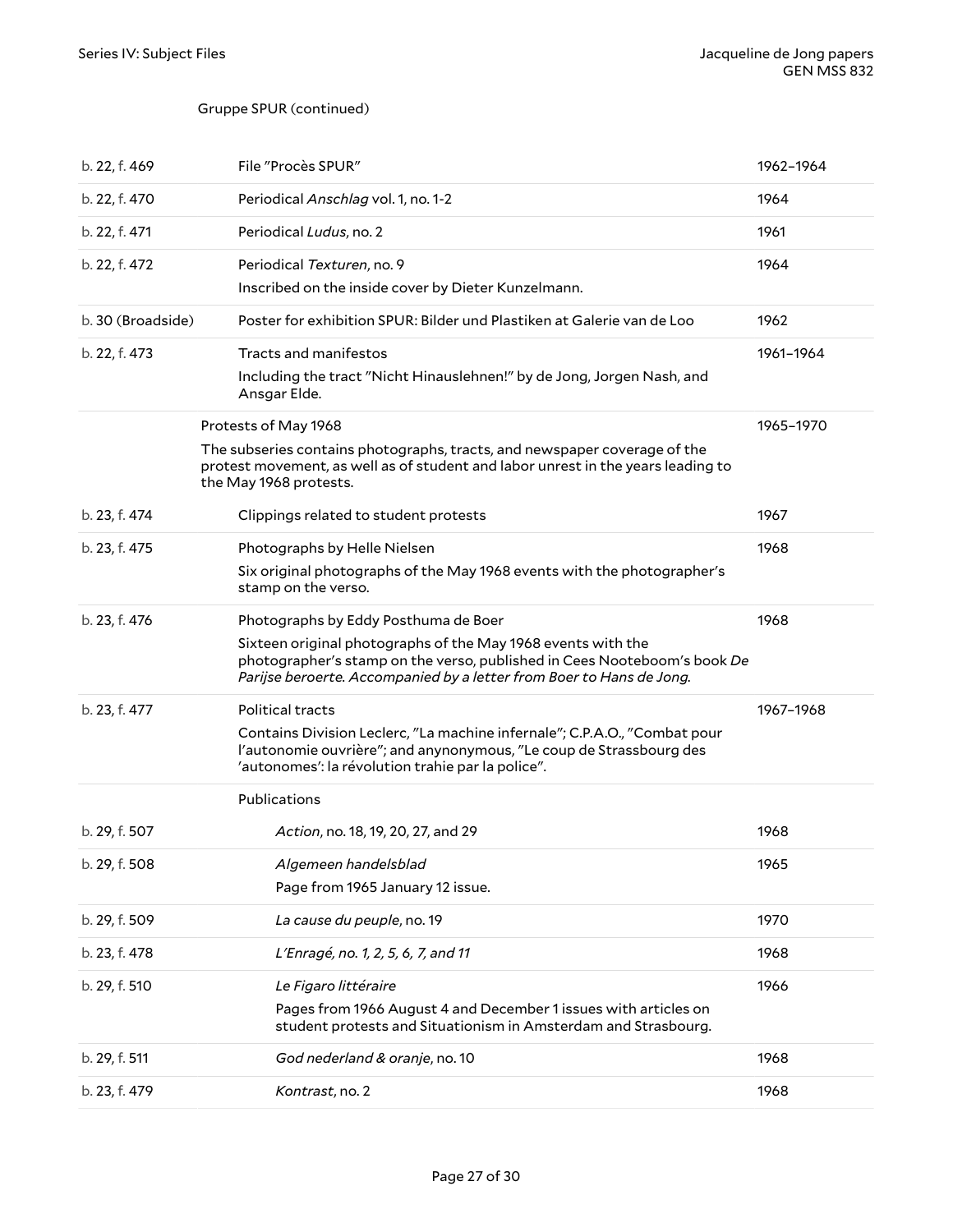#### Protests of May 1968 > Publications (continued)

| b. 29, f. 512 | Le Monde<br>Complete issue of 1968 July 20, and pages from October 2.                                                             | 1968    |
|---------------|-----------------------------------------------------------------------------------------------------------------------------------|---------|
| b. 28, f. 505 | Le Nouvel Observateur, no. 183<br>1968-05-01                                                                                      | 1968    |
| b. 23, f. 480 | Paris Mai-Juin 1968: 94 documents (Paris: Editions S.E.R.G.)<br>Edited by Edouard Dejay, Philippe Johnsson, and Claude Moliterni. | 1968    |
| b. 29, f. 513 | Le Pavé, tract no. 1                                                                                                              | 1968    |
| b. 23. f. 481 | Vrijlage van blij nederland, unnumbered                                                                                           | undated |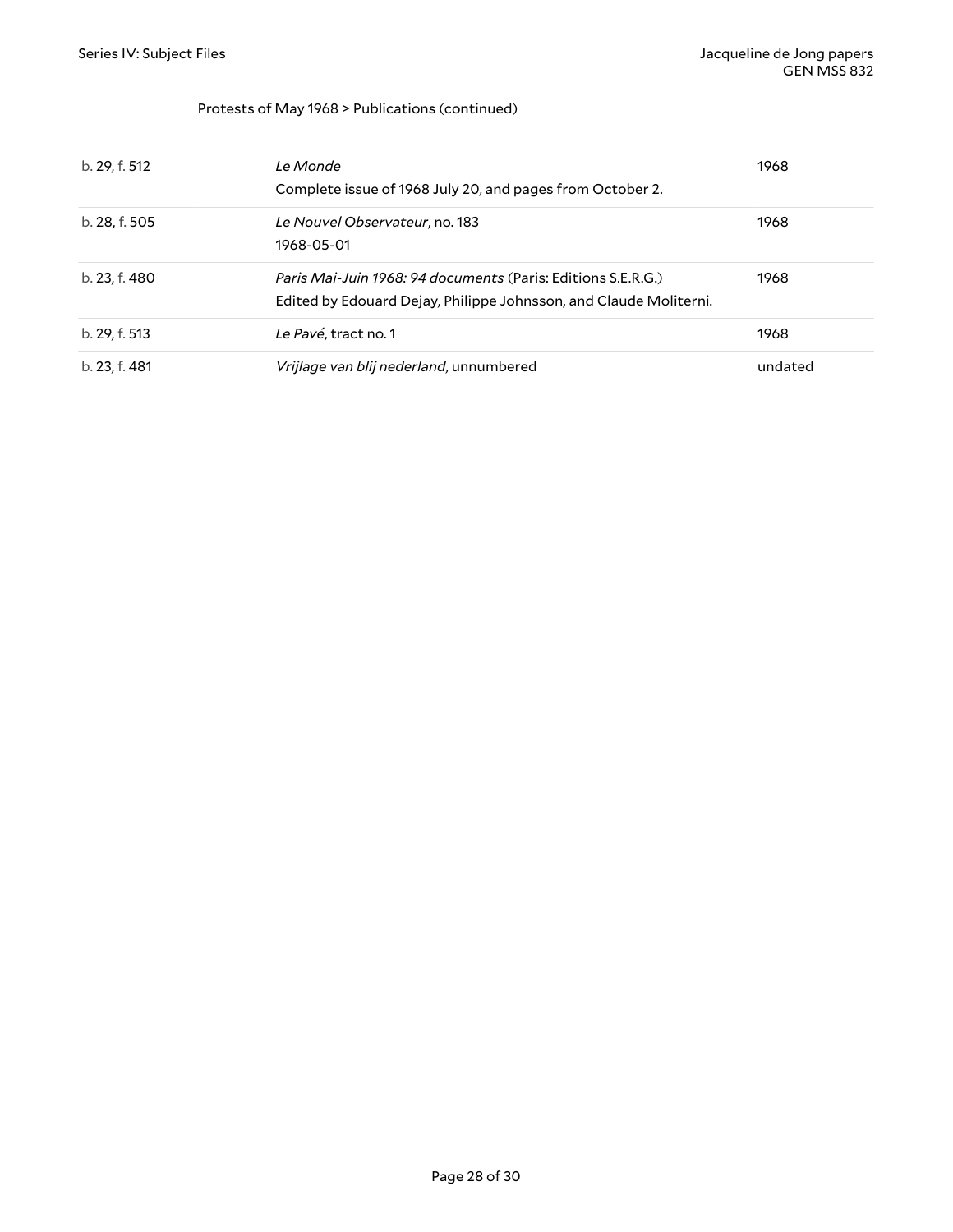### <span id="page-28-0"></span>**Series V: Professional and Personal Papers, 1962–1975**

#### *.21 linear feet (1 box)*

Series V. Professional and Personal Papers, contains a small number of documents relating to de Jong's professional art career and her personal finances.

Arranged alphabetically by document type.

| b. 24, f. 482     | Biographical statement and curriculum vitae                   | circa 1966 |
|-------------------|---------------------------------------------------------------|------------|
| b. 24. f. 483-484 | Clippings from Dutch and Italian newspapers                   | 1968-1975  |
| b. 24, f. 485     | Invitation cards for exhibitions featuring Jacqueline de Jong | 1968-1973  |
| b. 24, f. 486     | Invitation list                                               | undated    |
| b. 24, f. 487     | Invoices for exhibitions                                      | 1963-1970  |
|                   | b. 24, f. 488-489 Personal financial records                  | 1963-1970  |